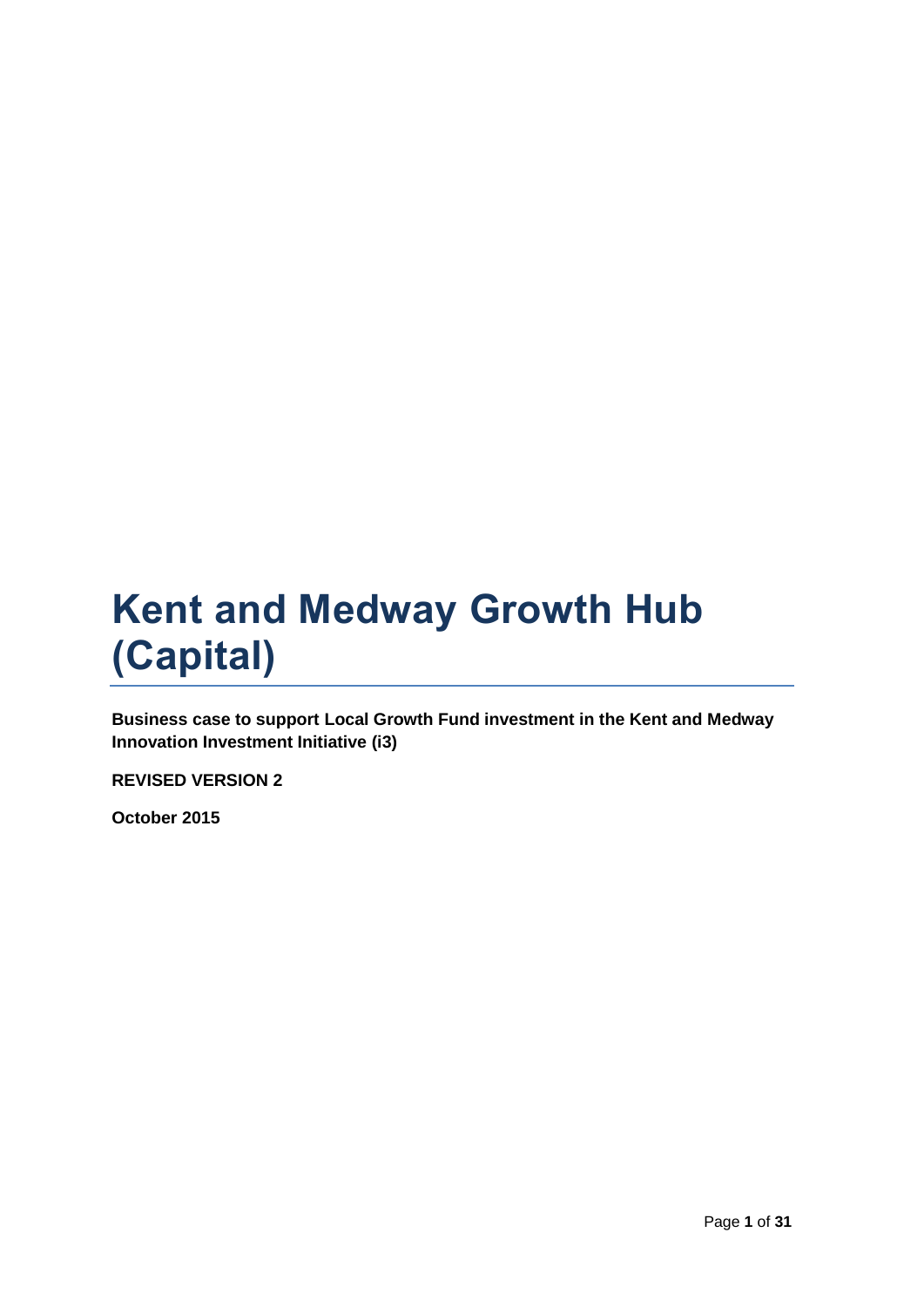# **Contents**

| 1. Project summary                                                                                                                                                                                                                        | 3  |
|-------------------------------------------------------------------------------------------------------------------------------------------------------------------------------------------------------------------------------------------|----|
| 2. Applicant contact details                                                                                                                                                                                                              | 4  |
| 3. Strategic fit<br>3.1. Project objectives<br>3.2. Project description<br>3.3. Relevance to the Strategic Economic Plan<br>3.4. Support for sustainability and equality                                                                  | 5  |
| 4. Rationale and additionality<br>4.1. The need for the project and evidence of market failure<br>4.2. Demand for the project<br>4.3. Options analysis<br>4.4. Additionality: The need for LGF support                                    | 10 |
| 5. Project schedule and outputs<br>5.1. Project schedule<br>5.2. Project deliverables                                                                                                                                                     | 16 |
| 6. Costs and funding<br>6.1. Costs<br>6.2. Funding<br>6.3. Benefit-cost analysis                                                                                                                                                          | 18 |
| 7. Governance and project management<br>7.1. Project management and delivery structures<br>7.2. Monitoring, reporting and control<br>7.3. Risk management<br>7.4. Evaluation<br>7.5. Exit and legacy/ sustainability                      | 20 |
| 8. Compliance<br>8.1. State Aid<br>8.2. Procurement<br>8.3. Publicity                                                                                                                                                                     | 27 |
| <b>Annexes</b><br>Annex 1: Risk assessment<br>Annex 2: RGF scheme performance<br>Annex 3: Costs and outputs (see attached Excel spreadsheets):<br>Initial costs and funding<br>Recycled capital funds<br>Outputs<br>Benefit-cost analysis | 29 |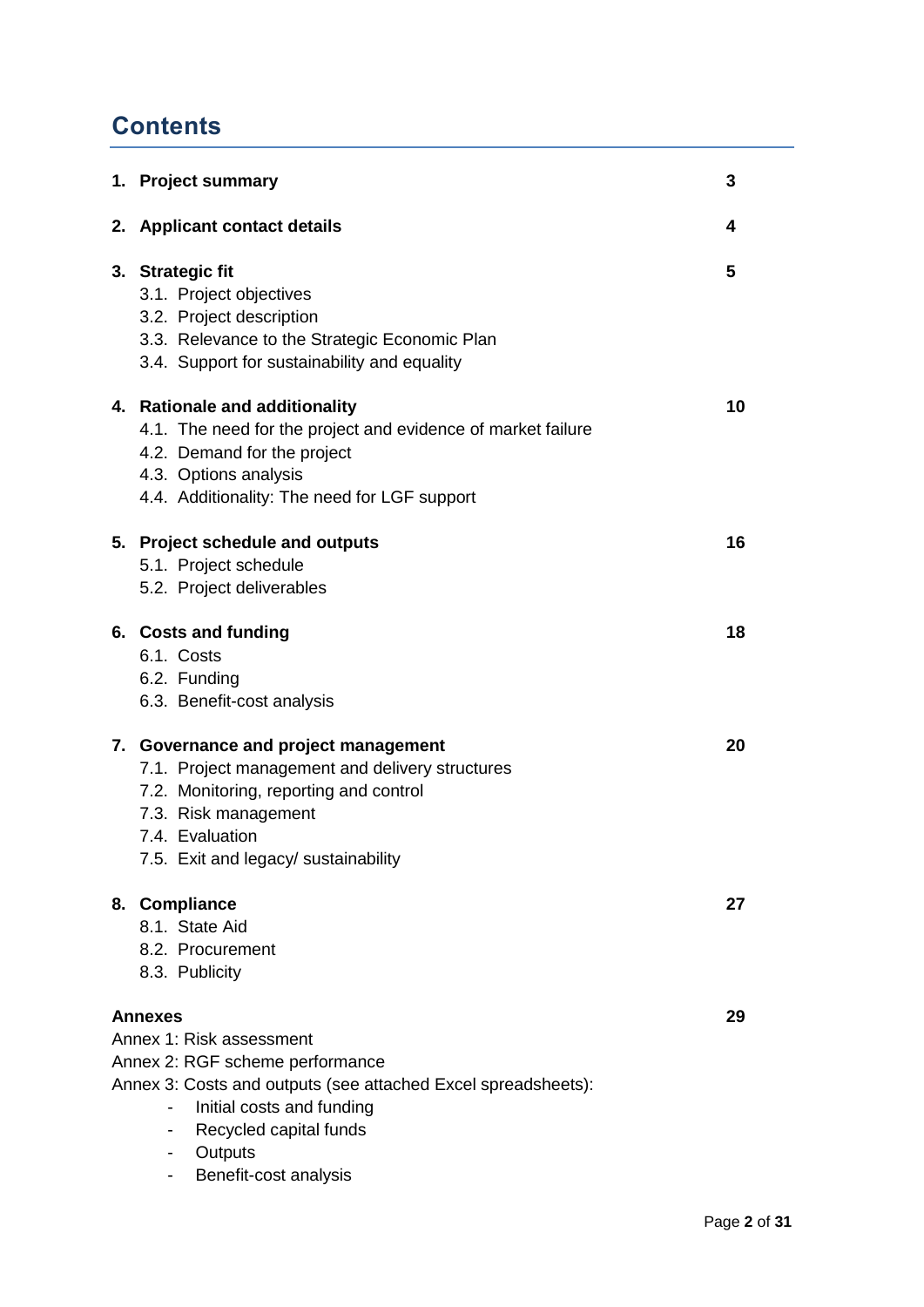# **1. Project summary**

The Kent and Medway Growth Hub (Capital) project will fund the establishment of an **Innovation Investment Initiative (i3)**. This will be a recyclable fund offering loan and equity finance to small businesses with the appetite and potential for long-term growth. i3 will invest in projects which enable businesses to create and adopt innovative products, processes and services, improve productivity and deliver sustainable employment over the long term.

The i3 scheme will not replace commercial sources of finance or offer operating subsidies. Rather, it will support projects with strong business cases for which commercial finance is unavailable on viable terms (for example, because the product or technology involved is untested). The scheme will normally only provide finance for up to 50% of project costs, with the balance funded through private sources, including bank lending.

Loans will be generally offered interest-free, although arrangement charges will be levied to pay for administration costs. As the Fund offers a subsidised product, all loans and equity investments will be offered as state aid under the General Block Exemption Regulation and the *de minimis* rule.

The i3 scheme will build on the success of – and the lessons that we have learned from existing schemes in Kent and Medway funded by the Government's Regional Growth Fund. It will operate county-wide and will be supplementary to the existing schemes.

| <b>Summary details</b>                     |                                                                                                                                                                                                                                                                               |                                 |               |              |  |               |              |  |  |
|--------------------------------------------|-------------------------------------------------------------------------------------------------------------------------------------------------------------------------------------------------------------------------------------------------------------------------------|---------------------------------|---------------|--------------|--|---------------|--------------|--|--|
| Project<br>sound<br>bite                   | i3 will provide loan and equity investment to small businesses with the appetite<br>and potential for long-term growth. It will support 60 businesses to increase<br>productivity and invest in innovation in the first cycle of funding and will help to<br>create 450 jobs. |                                 |               |              |  |               |              |  |  |
| Project                                    | Kent and Medway                                                                                                                                                                                                                                                               |                                 |               |              |  |               |              |  |  |
| location                                   |                                                                                                                                                                                                                                                                               |                                 |               |              |  |               |              |  |  |
| Project                                    | 1 November 2015                                                                                                                                                                                                                                                               |                                 |               |              |  |               |              |  |  |
| start                                      |                                                                                                                                                                                                                                                                               |                                 |               |              |  |               |              |  |  |
| date                                       |                                                                                                                                                                                                                                                                               |                                 |               |              |  |               |              |  |  |
| Project                                    | 31 March 2021 (defrayal of original LGF grant. Repayments will continue to be                                                                                                                                                                                                 |                                 |               |              |  |               |              |  |  |
| end date                                   | recycled beyond this date).                                                                                                                                                                                                                                                   |                                 |               |              |  |               |              |  |  |
|                                            |                                                                                                                                                                                                                                                                               | Project funding summary to 2021 |               |              |  |               |              |  |  |
|                                            | <b>LGF</b>                                                                                                                                                                                                                                                                    | Recycled                        | <b>Direct</b> | Admin        |  | <b>Totals</b> | <b>LGF</b>   |  |  |
|                                            |                                                                                                                                                                                                                                                                               | <b>LGF</b>                      | private       | contribution |  |               | intervention |  |  |
|                                            | match<br><b>Public</b><br>Private                                                                                                                                                                                                                                             |                                 |               |              |  |               |              |  |  |
| Capital                                    | 6,000,000                                                                                                                                                                                                                                                                     | 3,000,000                       | 9,000,000     |              |  | 18,000,000    | 33%          |  |  |
| Revenue                                    | 305,338<br>0%<br>270,000<br>575,338                                                                                                                                                                                                                                           |                                 |               |              |  |               |              |  |  |
| <b>Totals</b>                              | 3,000,000<br>9,000,000<br>305,338<br>18,575,338<br>32.3%<br>6,000,00<br>270,000                                                                                                                                                                                               |                                 |               |              |  |               |              |  |  |
| 18,575,338<br><b>Overall project value</b> |                                                                                                                                                                                                                                                                               |                                 |               |              |  |               |              |  |  |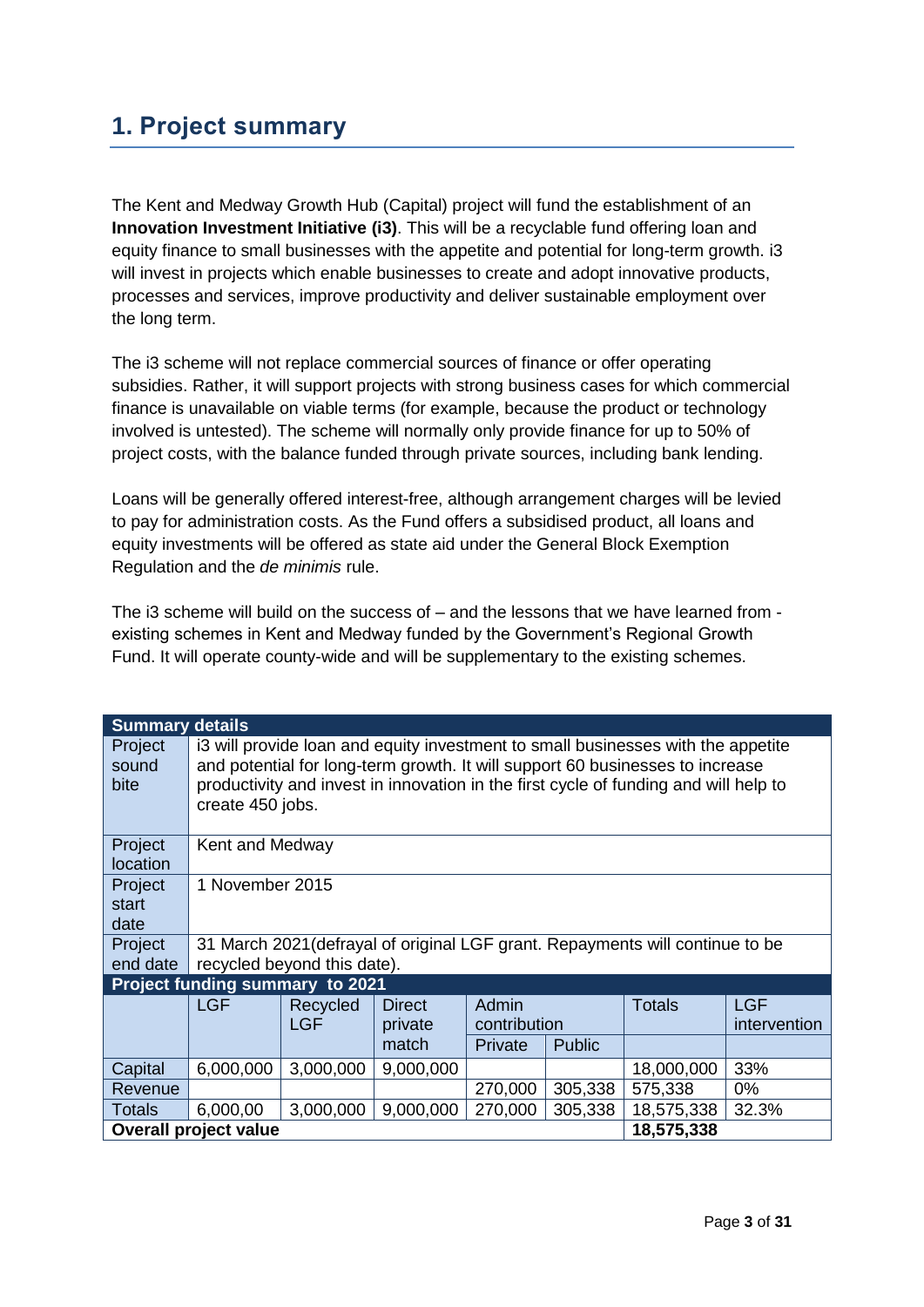# **2. Project applicant**

The applicant for this project is **Kent County Council**, acting on behalf of **Kent and Medway Economic Partnership (KMEP).** 

KMEP is the strategic economic partnership for Kent and Medway. It is one of four federated partnerships which comprise the South East Local Enterprise Partnership. It is responsible for developing the strategic economic plan for Kent and Medway, determining priorities for the Local Growth Fund and other funding streams and for agreeing variances to the Growth Deal within the overall LEP decision-making structure. KMEP is governed by a Board chaired by the private sector and with membership drawn from business, local government and further and higher education.

Kent County Council is acting as the accountable body for KMEP for the purposes of this project. All formal authority to spend will therefore be derived from the County Council. However, KMEP will set strategic goals and monitor performance.

| <b>Project applicant details</b>  |                                                                                                            |
|-----------------------------------|------------------------------------------------------------------------------------------------------------|
| Address of applicant organisation | <b>Kent County Council</b><br><b>Invicta House</b><br><b>County Hall</b><br>Maidstone<br>Kent ME14 1XX     |
| Senior Responsible Officer        | David Smith<br>Director of Economic Development<br>David.smith2@kent.gov.uk<br>03000 417176                |
| <b>Contact Person</b>             | Ross Gill<br>Economic Strategy and Policy Manager<br>Ross.gill@kent.gov.uk<br>03000 417077 or 07837 872705 |
| Type of organisation              | Local authority                                                                                            |
| VAT number                        | GB 204 2691 91                                                                                             |
| Website                           | www.kent.gov.uk<br>www.kmep.org.uk                                                                         |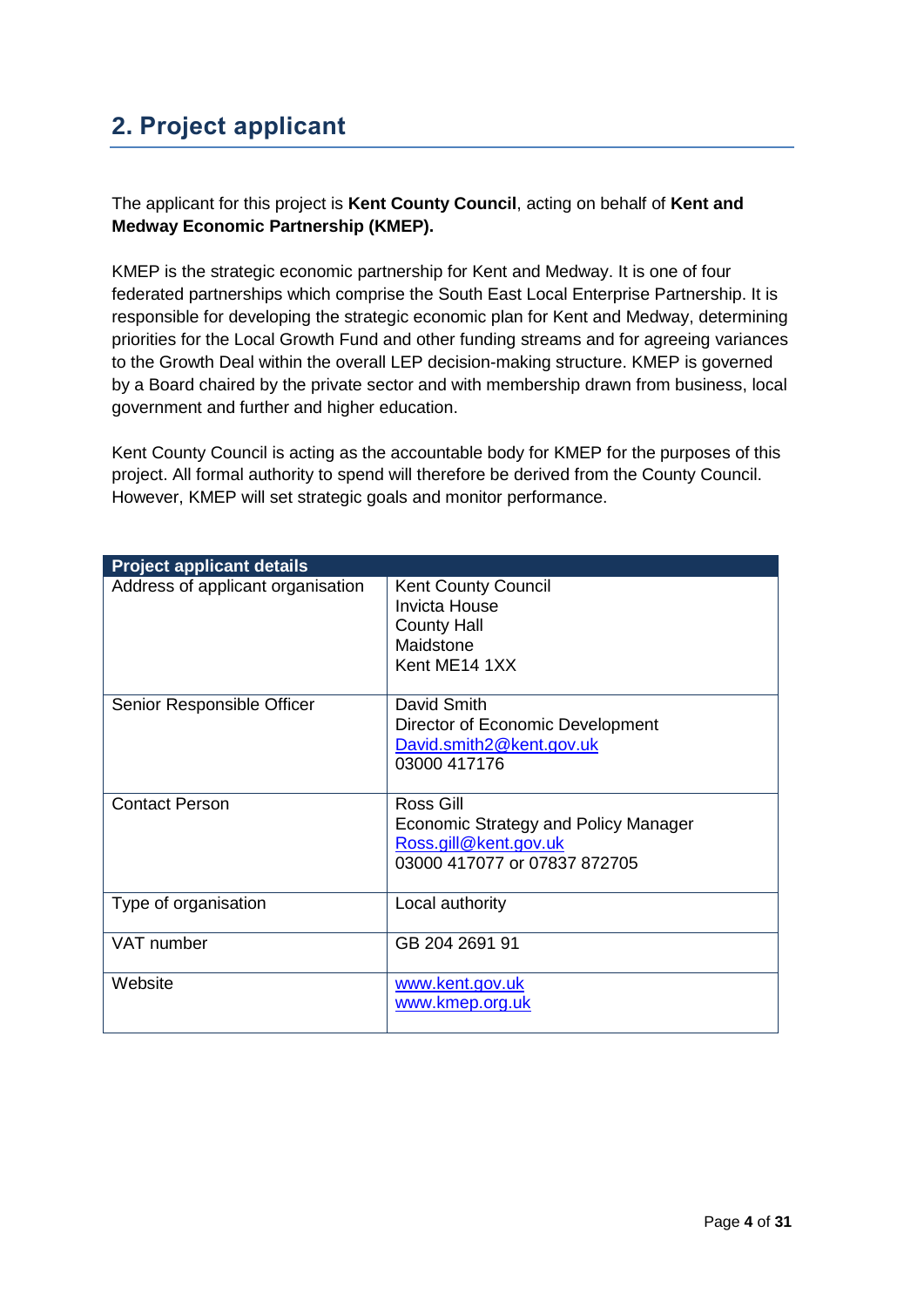# **3. Strategic fit**

# **3.1. Project objectives**

The Innovation Investment Initiative aims to support increased employment and productivity within small and medium enterprises in Kent and Medway with the potential for innovation and growth.

Specifically, it aims to achieve the following objectives:

- Objective 1: Greater commercialisation of innovation, by enabling firms to exploit and develop new, often higher risk, technologies, products and services. The success of this objective will be measured by business expenditure on research and development;
- Objective 2: Increased productivity, by enabling firms to invest in new plant, machinery and equipment where this will increase capacity, reduce waste and deliver economies of scale; and by supporting specialised training costs where this will address productivity constraints. The success of this objective will be measured by the number of businesses reporting financial savings as a result of greater efficiency and increased output per worker hour;
- Objective 3: Increased employment, by increasing firms' capacity for innovation and business growth, leading to a rise in employment demand. The success of this objective will be measured by direct job creation within businesses supported through i3 loans.

### **3.2. Project description**

### (a) Project overview

The Kent and Medway Growth Hub (Capital) project will fund the delivery of the Kent and Medway Innovation Investment Initiative (i3). The i3 scheme will provide loan finance to small and medium enterprises with the potential for innovation and growth. Conventionally, funding will take the form of loans for the acquisition of specialist equipment or premises; in some cases, equity investment may be offered, especially in circumstances where the beneficiary is seeking finance for the development of a new or unproven product.

i3 loans will range from a minimum of £10,000 to a maximum of £250,000. Loans will normally be secured where this is viable, and will generally be offered interest-free. Loans will be offered as state aid through the General Block Exemption Regulation and the *de minimis* rule (see Section 8.1). All loans will require matching commercial investment, so conventionally, i3 will only provide finance to a maximum of 50% of project cost.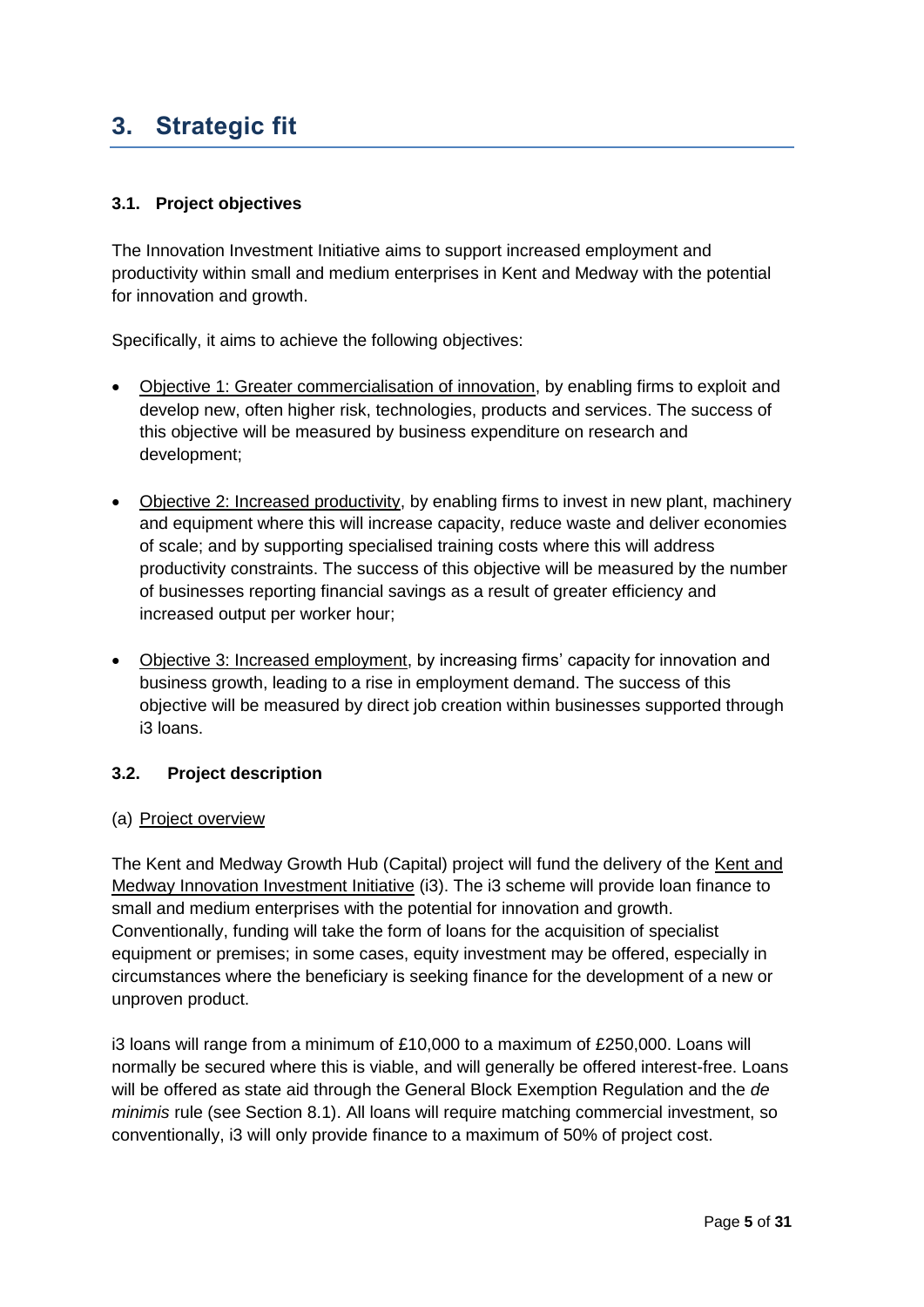All projects seeking i3 support will be independently appraised before they are considered by an Investment Advisory Board. The proposed assessment criteria and governance framework for i3 are set out in Section 7.1.

# (b) Sources of capital

i3 capital will be funded by the Local Growth Fund through the Kent and Medway Growth Hub (Capital) allocation. This is £6 million over six years (profiled as £1 million per year).

The i3 scheme will be complementary to funding from the European Regional Development Fund. An outline application has been submitted for an access to finance scheme covering the whole South East LEP area. If successful, this would probably start in mid-2016 and will be more generic in scope compared with i3; however as the success of this project is currently unknown, potential ERDF funding has been excluded from this business case.

All funding made available by i3 will be repayable to the scheme. So while there will be no further new capital invested in the scheme beyond 2021, the scheme will continue for several years (although as the i3 is interest-free, it is not intended to be fully recyclable and the available capital will obviously diminish over time). Further details of i3's sustainability and its long-term exit strategy are set out in Section 7.5.

### (c) Relationship with the existing Regional Growth Fund schemes

There are two RGF-financed, geographically-focused schemes in Kent and Medway: Expansion East Kent (£35 million initial fund value, due to close to applicants in 2015/16) and TIGER/ Escalate (£20 million, promoted under separate brands for West and North Kent and now closed to new applicants). Kent County Council is the accountable body for both schemes.

Expansion East Kent and TIGER/ Escalate are both recyclable, and repayments are now being received following the initial distribution of loans. It is currently estimated that around £29 million will be repaid by 2021 (see Section 6.2 for further detail).

It is proposed that initially, the existing schemes will remain separate from i3, recognising that they are geographically ring-fenced and (in the case of TIGER/ Escalate) have some coverage beyond Kent and Medway. However, i3 and the existing schemes will be managed together and funding criteria will be complementary (see Annex 1). In due course, there may be a case for merging the existing schemes with i3, although this will be considered in the light of business need.

### (d) Management

The i3 scheme will be managed by Kent County Council on behalf of the Kent and Medway Economic Partnership. The Scheme will be managed by the staff who currently administer the existing RGF-financed schemes, yielding economies of scale. Further details of management arrangements are set out in Section 7.1.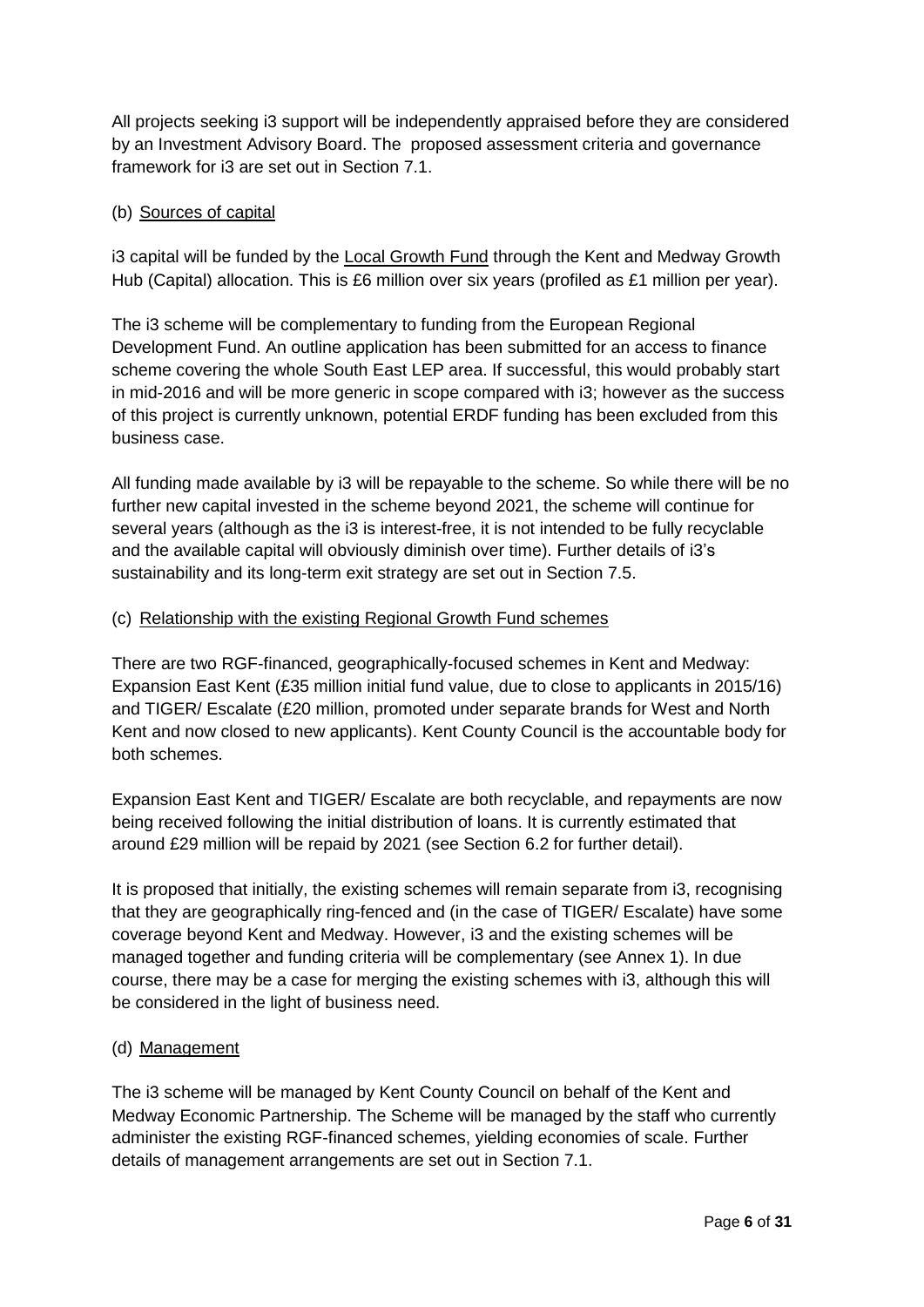The management of i3 will be funded by arrangement and monitoring fees charged to applicants and by local partners. Over the course of the 2015/16 – 2020/21 period, it is forecast that the contribution through arrangement and monitoring fees will rise as a proportion of total management funding. It is not envisaged that the LGF capital allocation will be used to cover management costs.

# (e) Business advisory support

It is envisaged that businesses seeking funding from i3 will receive free support on access to finance, regulatory compliance and business development, linked with referrals to other specialist business support where appropriate. This service will partly be delivered through the new Kent and Medway Growth Hub (revenue) service, which has been contracted to Kent Invicta Chamber of Commerce and which will begin operation in autumn 2015. In addition, businesses that are eligible to receive support through the national Business Growth Service will be encouraged to do so.

### (f) Geographical scope

The i3 scheme will operate throughout Kent and Medway. Within Kent and Medway, there will be no restrictions on the geographical coverage of the project.

### (g) Timing of delivery

i3 will be launched in November 2015. A forecast expenditure profile is set out in Section 5.1.This envisages that the LGF capital grant will be defrayed according to the profile set out in the 2014 South East LEP Growth Deal.

# **3.3. Relevance to the Strategic Economic Plan and other strategies**

# (a) The Strategic Economic Plan

The South East LEP's Growth Deal and Strategic Economic Plan (March 2014) highlighted the existence of gaps in equity and loan finance, especially for smaller businesses with innovative – and therefore risky – propositions. This reflects national research, set out in Section 4.1.

In response to this identified need, the SEP stated that a new programme of financial support for innovation should be established in Kent and Medway, focused on "making a long term difference by investing in activities most likely to deliver added value and increase knowledge economy employment" (para. 4.235). The SEP also identified the need to integrate direct financial assistance with the wider innovation support system, linked with the development of the Growth Hub. The establishment of i3 is therefore directly sequential to the priorities identified in the SEP.

### (b) National strategy

The Government's Growth Review (2010) set out an intention to prioritise support for small and medium enterprises with the potential for high growth.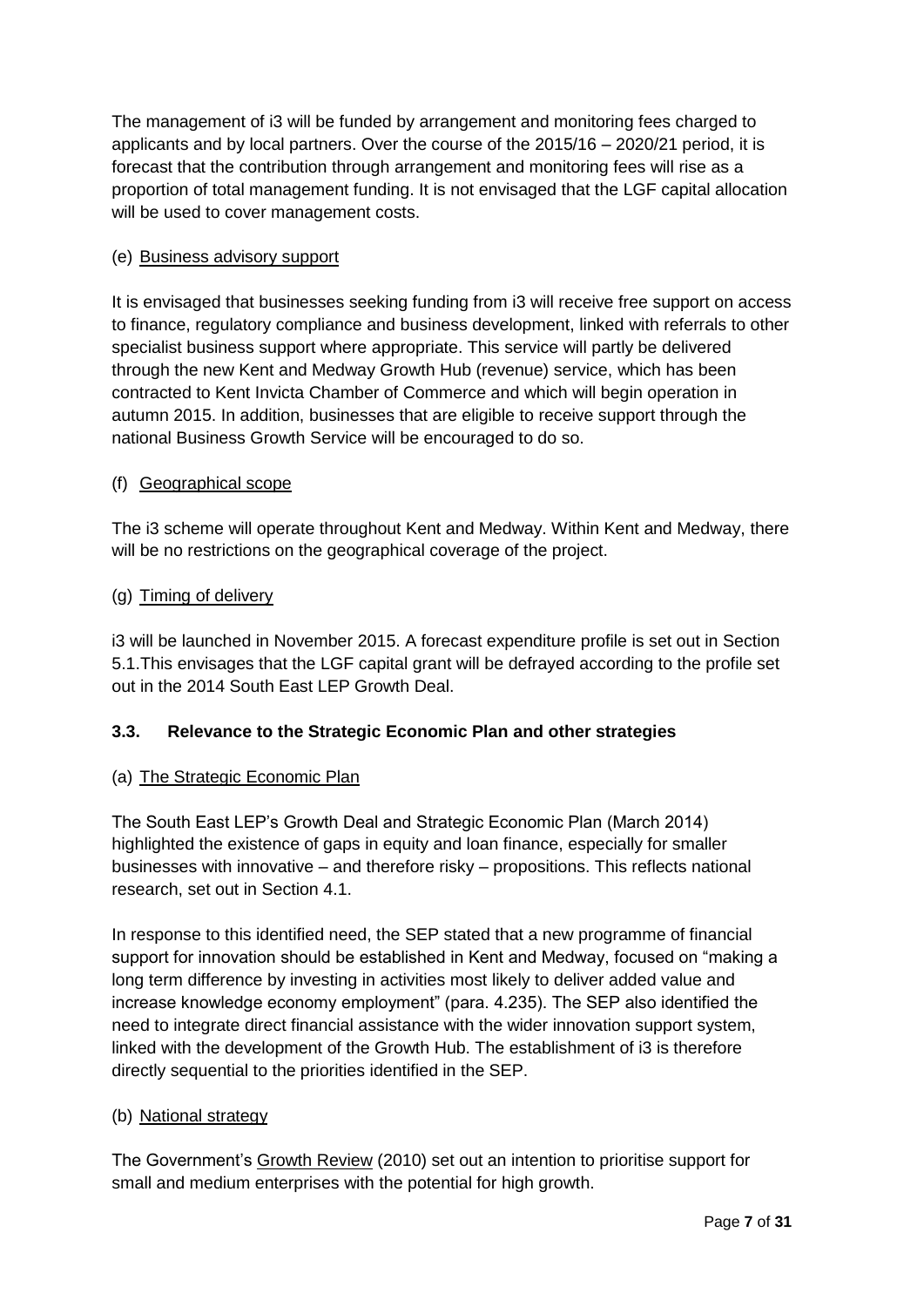Following this, the national Industrial Strategy developed since 2012 seeks to "increase global competitiveness, support innovation and maximise export potential" (*Industrial Strategy Explained*, October 2014). While the Strategy refers to the need to support businesses in all sectors, it prioritises the advancement of eight 'great technologies' in which the UK is seen to have competitive advantage. The Strategy specifically refers to facilitating access to finance as a role for Government, highlighting the role of the British Business Bank.

i3 is consistent with the approach set out in the Industrial Strategy. While focused on providing support for businesses with innovative capacity and potential, it is not restricted to specific sectors and it aligns financial support with a wider business support offer. Section 4.1 explains in more detail how i3 is complementary with products offered via the British Business Bank.

# (c) Local strategy

In addition to the Strategic Economic Plan, county-wide economic strategy in Kent and Medway is set out in the emerging *Unlocking the Potential*, the Kent and Medway Growth Plan. This directly informed the priorities for the SEP, including those regarding access to finance. Supporting *Unlocking the Potential*, Kent's smart specialisation strategy, *Innovation for Growth* also sets out the need to support firms with innovation potential.

# **3.4. Support for sustainability and equality**

### (a) Environmental sustainability

Supporting the growth of a lower-carbon economy is a priority of the Kent Environment Strategy as well as the SEP. The Innovation Investment Initiative will support this objective by assisting businesses developing or marketing lower carbon technologies and seeking to reduce carbon use through process innovations.

In addition, there is already a link between the ERDF-funded Low Carbon Plus (LC+) programme, which provides small grants to businesses in the low carbon and environmental goods and services (LGCES) sector and the existing Regional Growth Fund-backed loan schemes. Specifically, applicant data has been shared across the two schemes and applicants are signposted between the two as appropriate. LC+ will close in June 2015; however a successor programme (LOCASE) has recently been submitted for consideration for ERDF funding. It is envisaged that the current close working between LC+ and the RGF schemes will continue into the new programmes.

It is not envisaged that there will be any adverse long term environmental effects as a result of i3. In the short term, there could be minor adverse effects (for example through business miles). These will be mitigated as far as possible by the provision of appropriate business advice.

As a major project, i3 will be integrated into the KCC ISO14001 programme to ensure any negative impacts are mitigated and all positive aspects maximised. It will be subject to the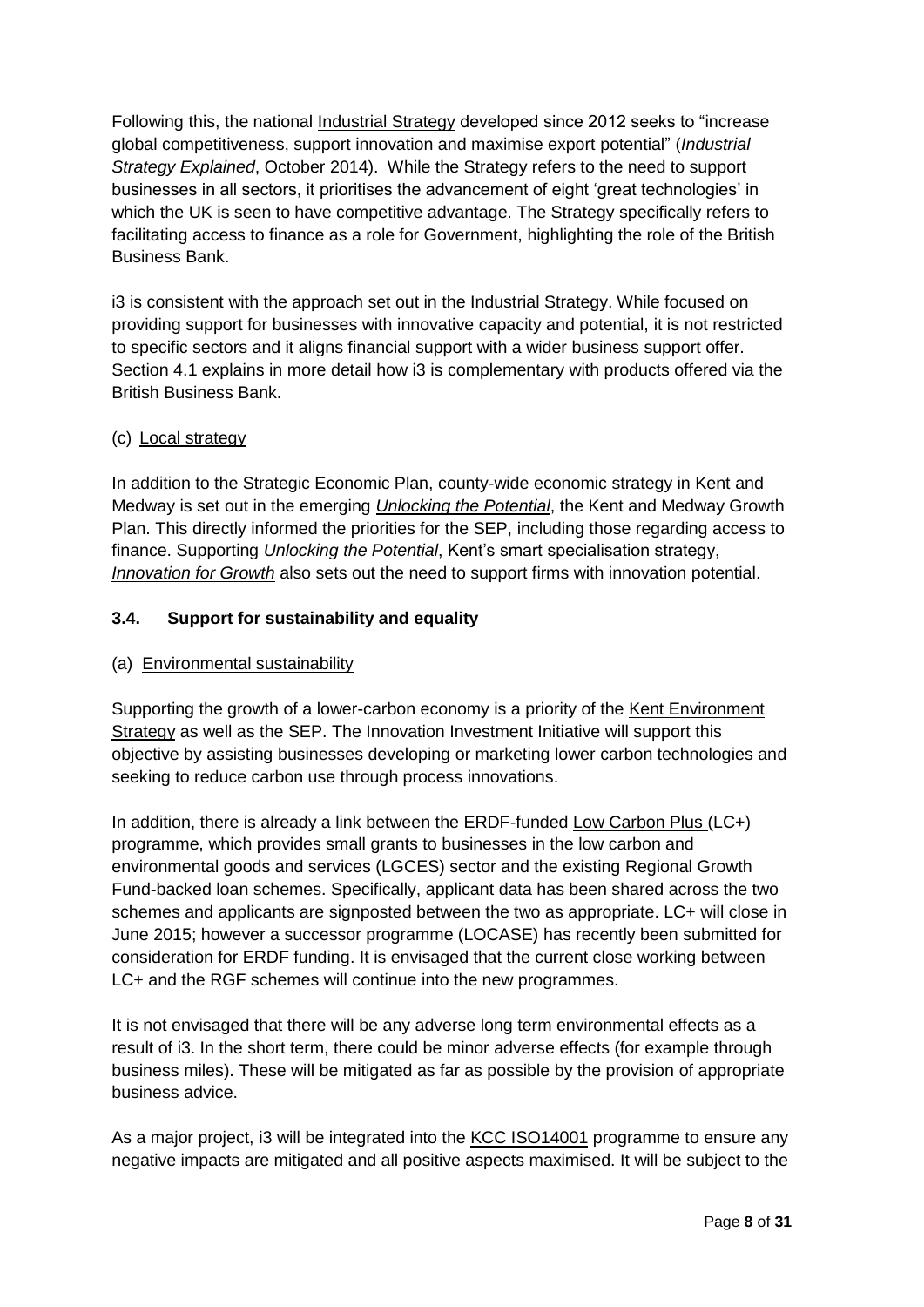County's Environment Policy and targets which include carbon, waste, water use and business miles reduction.

# (b) Equalities

The project will be run in line with Kent County Council's Equalities Strategy and Policy.

It is not envisaged that i3 will have any negative impacts on any groups in society. However, the programme will have some disproportionate positive impacts. In particular, i3 is designed to benefit SMEs and their employees. Given the focus on support for innovative businesses, it is likely that job outcomes will disproportionately accrue to those with higher-level skills, and that (all other things being equal) beneficiary business owners and directors will reflect the prevailing demographic for that group.

Given these likely impacts, efforts will be made to ensure that the benefits of i3 are widely spread. Specifically, an Equalities Plan will be produced at the start of the project following an equalities impact assessment. Particular principles to be applied will be:

- Efforts will be made to support beneficiary employers in engaging with Jobcentre Plus to fill job vacancies created as a result of i3 support;
- Cross-marketing will take place to ensure that businesses benefiting from i3 loans scheme are aware of and able to access apprenticeships and associated funding;
- Efforts will be made to encourage applications from relatively disadvantaged parts of Kent and Medway (especially in East and North Kent), building on the project pipeline and business connections established by the Regional Growth Fund schemes.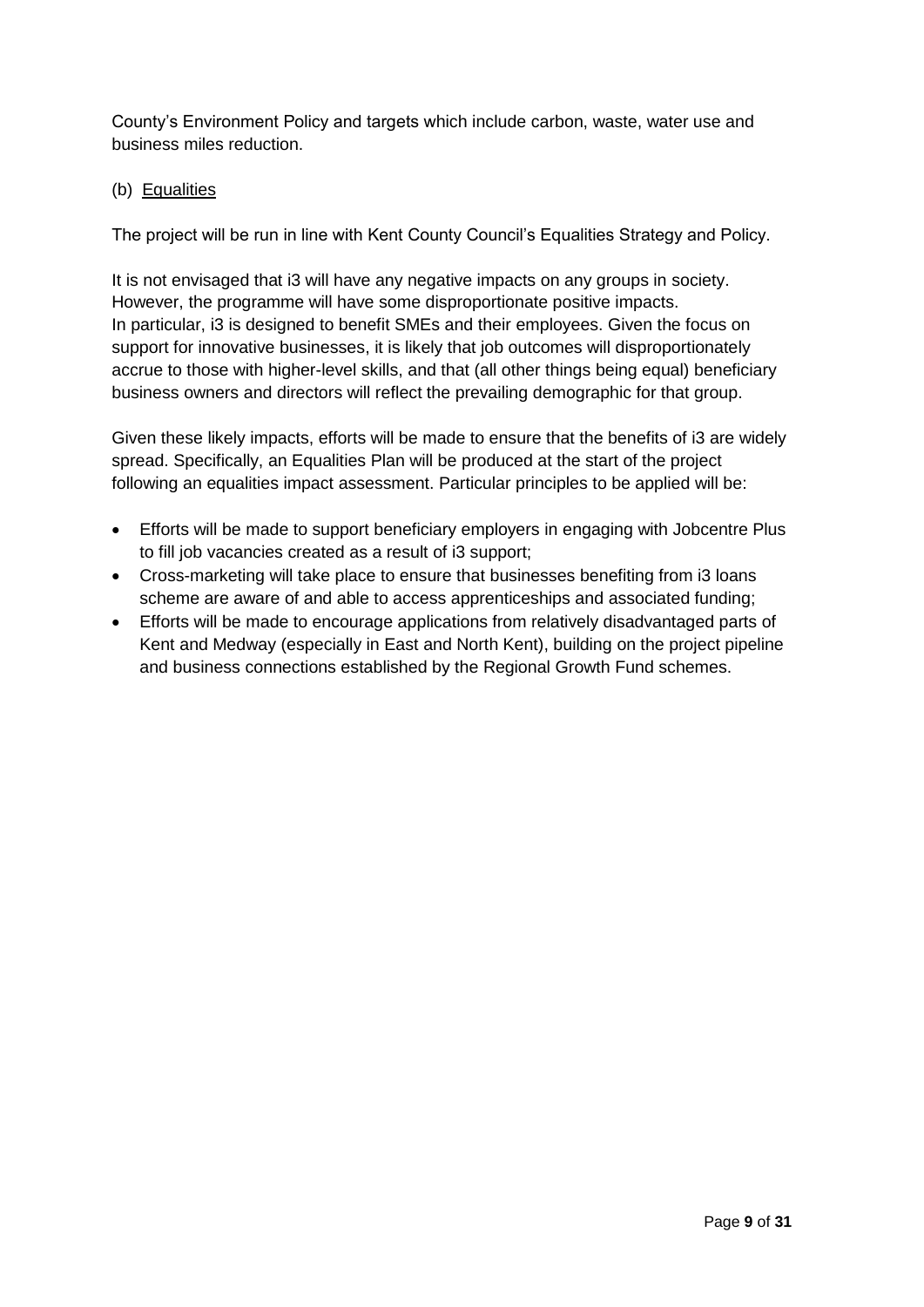# **4. Rationale and additionality**

# **4.1. The need for the project and evidence of market failure**

### (a) The general case for intervention to support innovative firms

There is a strong consensus that long-term economic performance is dependent on the ability to generate and exploit innovation (Cohen, 2010). However, research suggests that the public returns to innovation (for example in the generation of new technologies and products available for wider exploitation and in aggregate employment) are greater than the private returns (Martin, 2012). Government policy therefore seeks to support innovation, as set out in the Industrial Strategy (2012), the Innovation and Research Strategy for Growth (2011) and Smart Specialisation in England (2014), all published by BIS.

A recent review of the links between innovative firms and growth (Coad *et al*, 2014) yields a number of important findings on which the design of the i3 scheme is based:

- First, although innovation supports higher growth in the long run, very fast growth is hard to predict and is generally episodic rather than sustained over time. This highlights the importance of support for firms to develop innovative capacity – which might require levels of initial investment greater than that which would otherwise be available from the market – rather than support for high growth *per se*.
- Second, innovative firms are quite widely distributed. Although it is often assumed that entrepreneurial start-ups are concentrated around particular technology hubs (e.g. as spinouts from universities), their geographical distribution is fairly even and they are multi-sectoral. Effectively exploiting innovation (wherever it may have originated) is also just as important for growth as generating it in the first place. These research findings reflect the practical experience that has been gained through the operation of the RGF schemes in Kent and Medway.

This suggests a need for measures to support innovative companies wherever they are located and whichever sectors they work in – and a focus on commercialisation and exploitation as well as R&D.

 Third, investment in capacity is important*.* In particular, the growth process appears to start with increased employment, which creates the capacity for product development and leads to future sales. So early stage measures to generate capacity for growth (such as investment in plant and machinery and workforce capacity) are equally or more important than measures to support sales and marketing.

### (b) The case for financial assistance

The general case for public sector financial assistance to innovative SMEs is rooted in the fact that: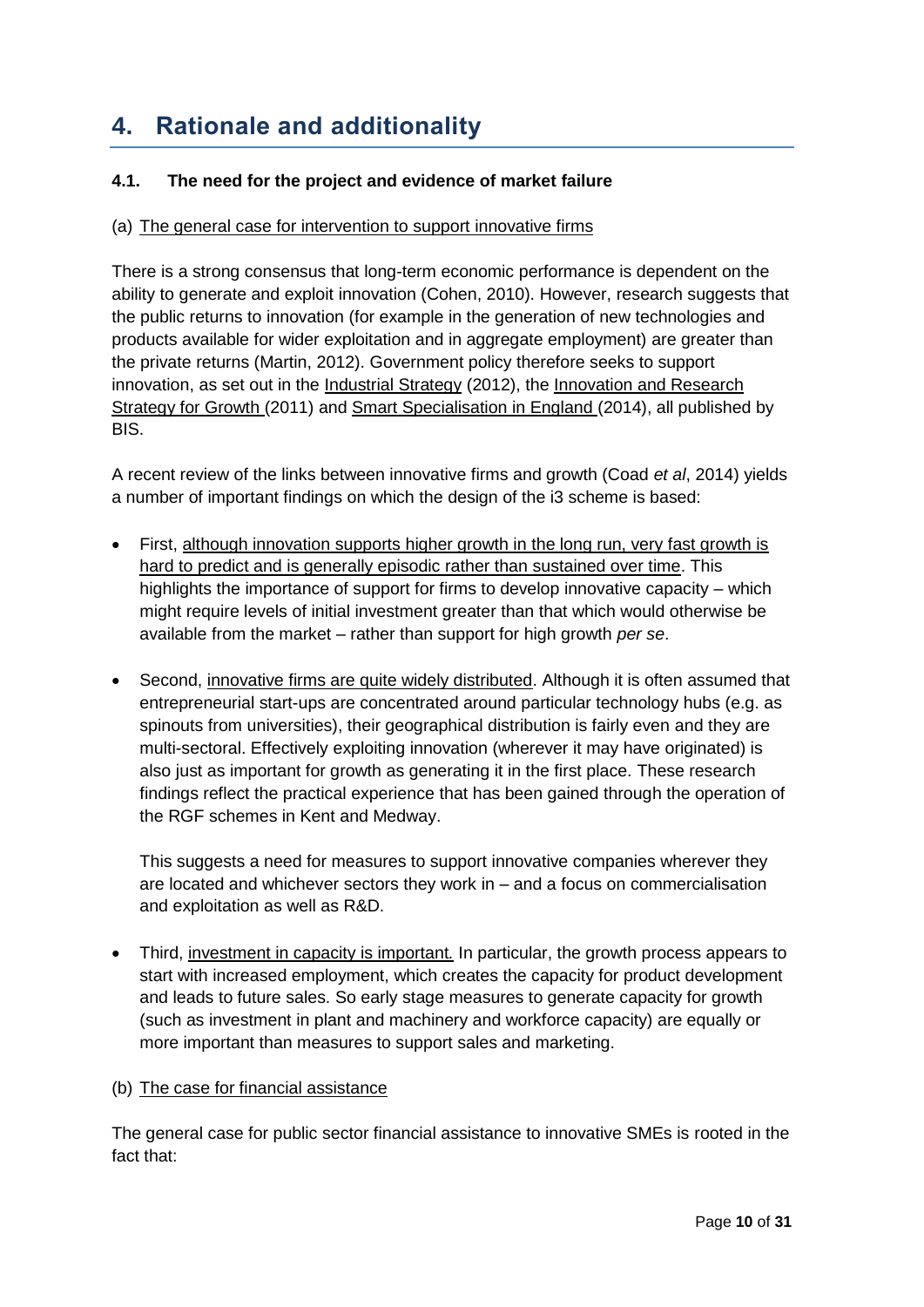- Public returns to innovation often outweigh private returns (as highlighted above);
- Innovation is characterised by uncertainty, which impedes the availability of market finance on viable terms.

Consequently, innovative SMEs are more likely to perceive financial barriers as significant impediments to growth than SMEs generally. Indeed, financial obstacles are identified by innovative SMEs as the greatest constraints on innovation, substantially ahead of perceived regulatory and information barriers (Coad *et al*, 2014).

### (c) Emerging need since the creation of the RGF-funded schemes

In designing i3, we have reviewed the changes in the economic need for SME finance schemes in Kent since the Regional Growth Fund schemes were established in 2011-13.

Nationally, RGF was partly seen as a counter-recessionary programme, aimed at providing direct finance to business in conditions of general credit constraint. In addition, it sought to provide a local economic stimulus by encouraging the creation of private sector jobs (over the relatively short term) in locations most dependent on public sector employment.

To date, the RGF schemes in Kent and Medway have been successful in achieving these objectives. Business projects receiving finance from Expansion East Kent and TIGER/ Escalate are contracted to create or safeguard 5,548 private sector jobs and have secured £88.2 million in private sector leverage (see Annex 4 for details). Over the next few years, the size of the existing programmes will decrease, as they are reliant on recycled loans, although there will still be around £7 million available for loan across the county in 2016/17.

However, despite the success of the RGF schemes, the 'macro' challenges for which they were created remain. In particular, bank lending to SMEs remains constrained compared with pre-recessionary levels, despite improvements in the availability of credit for larger, lower-risk firms (Bank of England, 2015). Our experience of the demand (and quality of demand) for loan finance from the existing RGF schemes also suggests a need for continued targeting towards generally less buoyant areas such as East Kent.

It is therefore proposed that the existing RGF schemes remain in place, open to all businesses with the potential for growth, with local differentiation in the availability of funds and with a stronger orientation to support for small businesses.

However, while the existing schemes will respond to general small business demand, innovative and high-growth companies face the greatest constraints in accessing finance, for the long-standing reasons highlighted above. In particular, small and 'unproven' innovative SMEs face the greatest challenges "as the costs of addressing information barriers [i.e. the lack of information that potential lenders or investors have about the future prospects of the firm] are higher as a proportion of the finance being sought for smaller deals" (Elster and Phipps, 2013). The Innovation Investment Initiative seeks to specifically address this gap by providing a county-wide fund operating to regular, targeted calls for projects directly concentrated on innovative SMEs. This will be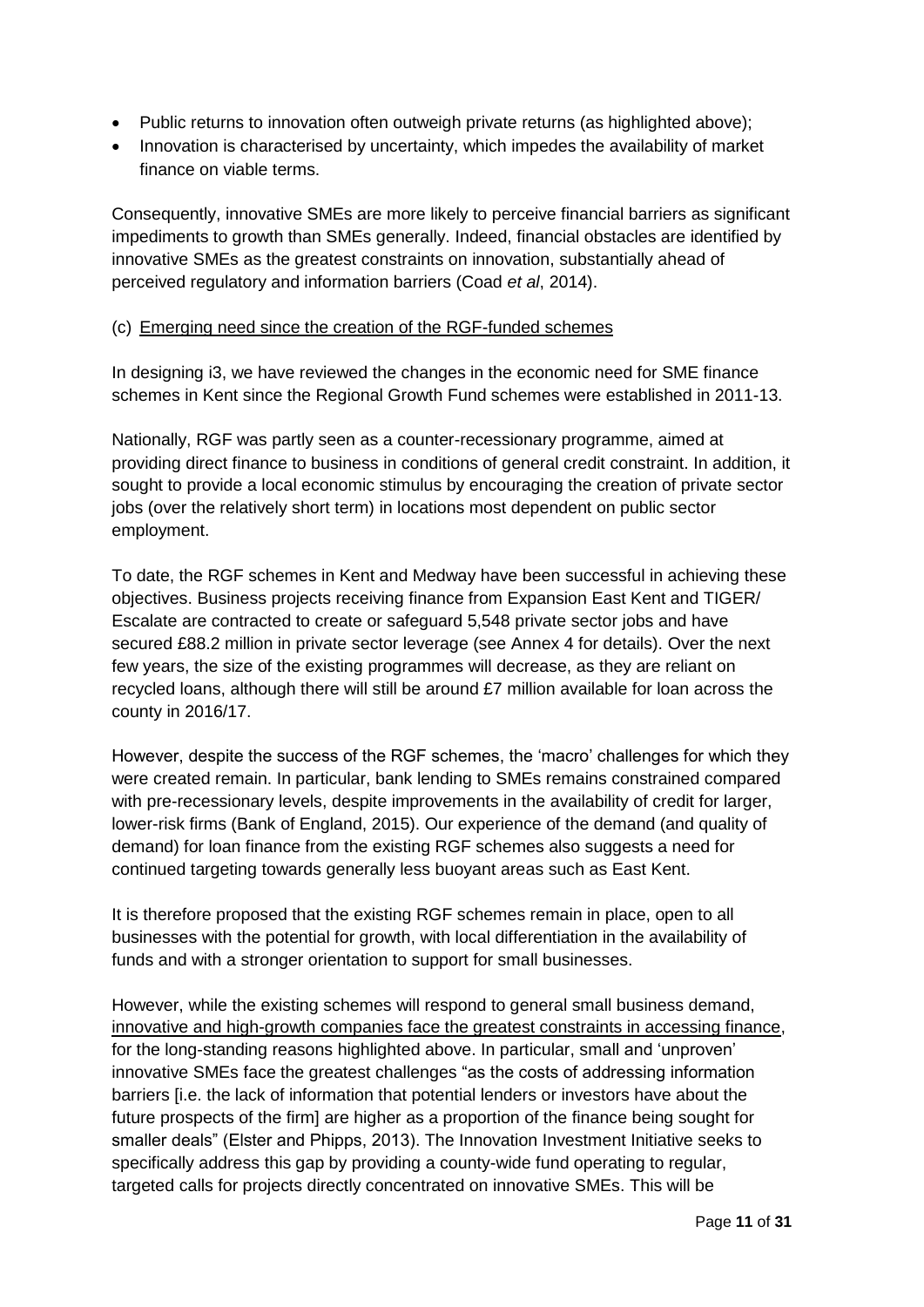complementary to the existing schemes, with shared management ensuring that businesses are appropriately signposted and that duplication is avoided.

# **4.2. Demand for the project**

There is strong evidence of business demand. Both the TIGER and Escalate schemes have now closed to new applicants, although a pipeline of pre-applications have already been submitted for the two schemes, should a successor programme be established with recycled funds. Expansion East Kent has not yet closed, but over the course of the scheme, demand has substantially exceeded supply, with over 1,000 applicants to the programme to date.

Not all of this potential demand will translate into real demand, and not all of it will be appropriate for the i3 scheme, and efforts will need to be made to drive demand from those businesses with the greatest potential for innovation, but which face challenges in accessing conventional finance. But some of the existing pipeline will form a base of potential demand for the new scheme.

# **4.3. Options analysis**

Four viable options have been considered, including the preferred option.

(a) Option 1: No additional action: Continue existing schemes using recycled funds without the creation of i3

This option involves the retention of the existing Expansion East Kent and TIGER/ Escalate programmes using repayments from those schemes, without the creation of an additional scheme:

| Advantages |                                                                    | <b>Disadvantages</b> |                                                                         |  |
|------------|--------------------------------------------------------------------|----------------------|-------------------------------------------------------------------------|--|
|            | Existing schemes retained – familiar to<br>business                | ∣ ●                  | Limits targeted focus on firms with<br>innovative potential             |  |
|            | Clarity – no additional schemes or<br>brands to confuse the market |                      | Unlikely to enable a suitable vehicle to<br>attract future ERDF funding |  |

# (b) Option 2: Deliver additional i3 funding via the existing schemes

This option involves the channelling of additional funds from the LGF into the existing vehicles, effectively 'topping up' the RGF programmes.

| Advantages |                                                                 | <b>Disadvantages</b> |                                                                                                                                                                          |  |
|------------|-----------------------------------------------------------------|----------------------|--------------------------------------------------------------------------------------------------------------------------------------------------------------------------|--|
|            | $\bullet$ Existing schemes retained $-$ familiar to<br>business |                      | Practically difficult due to local<br>ringfencing of existing schemes $-$ a                                                                                              |  |
|            | No additional schemes or brands to<br>confuse the market        |                      | scheme targeted at a limited number of<br>innovative businesses will be hard to<br>deliver county-wide when the availability<br>of funds varies substantially across the |  |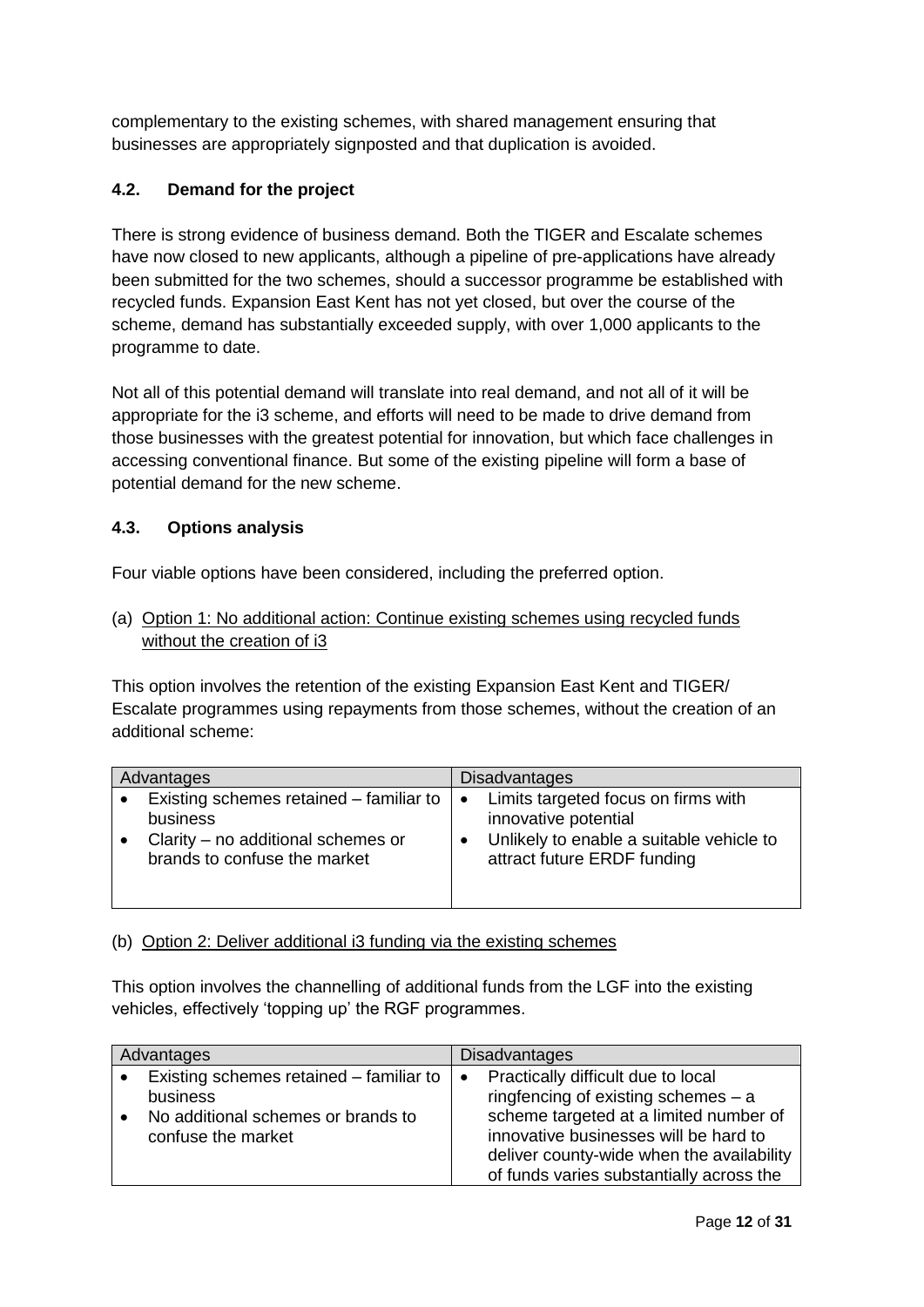### (c) Option 3: Preferred option

The preferred option is that outlined in this business case. This involves the creation of a new Innovation Investment Initiative, alongside the retention of the existing RGF schemes.

| Advantages |                                                                                                                                                                                                                                  | <b>Disadvantages</b>                                                                                         |  |  |
|------------|----------------------------------------------------------------------------------------------------------------------------------------------------------------------------------------------------------------------------------|--------------------------------------------------------------------------------------------------------------|--|--|
|            | Clearly targets firms with innovative<br>potential<br>Provides a vehicle suitable for further<br>funding from ERDF or other sources<br>Complementary to RGF-funded<br>schemes, but avoids destabilising<br>existing arrangements | Some additional administration<br>(although significantly mitigated by the<br>use of joint management team). |  |  |
|            |                                                                                                                                                                                                                                  |                                                                                                              |  |  |

### (d) Option 4: Preferred option, but covering a wider geographical area

This option is the same as Option 3, but would extend the coverage of i3 to include the rest of the LEP and perhaps a wider area.

| Advantages                                                                       | <b>Disadvantages</b>                                                                                                                                                                  |  |  |
|----------------------------------------------------------------------------------|---------------------------------------------------------------------------------------------------------------------------------------------------------------------------------------|--|--|
| As Option 3, plus:<br>Potentially stronger pipeline                              | Limited funding in first instance: unlikely<br>to be sufficient to cover a wider area                                                                                                 |  |  |
| Potentially more attractive as a vehicle<br>$\bullet$<br>for future ERDF funding | Diseconomy of scale, as management<br>٠<br>team and market knowledge focused on<br>Kent<br>Potentially confusing if scheme<br>duplicates locally-backed initiatives in<br>other areas |  |  |

Merger of all existing schemes into a single fund, with the addition of LGF funding was also considered. While potentially attractive, commitment to local ringfences make this impractical at this stage, so this option is considered unviable.

At present, Option 3 is the preferred option. However, Option 4 may be an attractive option in the future, as the i3 scheme becomes established and if further funding allows.

# **4.4. Additionality: The need for LGF support**

### (a) Scheme additionality

The i3 proposition is complementary to several schemes: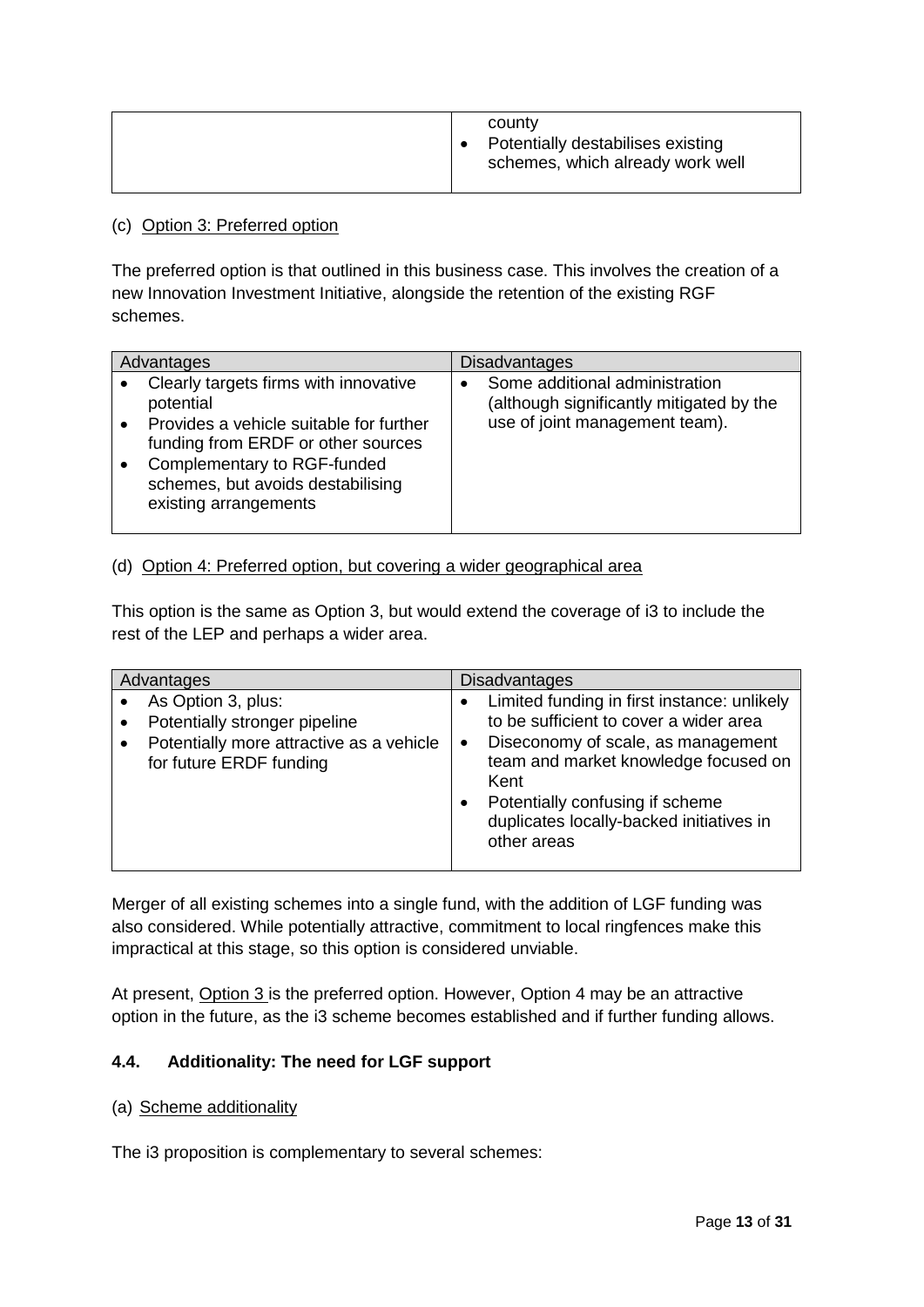- The RGF-funded schemes, as set out earlier. Section 4.1(c) explains how i3 is complementary to Expansion East Kent and TIGER/ Escalate. Specifically, i3 will target funding directly towards businesses with potential for innovation through a programme of specified calls for projects. The RGF schemes will maintain a broader focus, supporting growth and employment in the wider economy.
- Small-scale loan schemes exist in Medway (Partners for Growth, funded by Medway Council) and the Romney Marsh. These provide small loans (usually below £10k), on an interest-free basis within specific geographical boundaries. The funding provided by these schemes will generally be smaller than that provided by i3 and mostly focuses on generic SME support. However, Partners for Growth in particular will help to drive demand for the larger scheme.
- Grants for innovation, provided by Innovate UK. There are several products offered by Innovate UK, which seek to promote investment in R&D and its commercialisation. A full list is set out at [www.gov.uk/innovation.](http://www.gov.uk/innovation)

The i3 scheme complements the Innovate UK offer. Whereas Innovate UK is 'technology-led' (i.e. focusing on specific technologies and research that will support growth), i3 is 'firm-led' (i.e. investing in capacity – physical or human – within firms that will enable them to effectively exploit innovation). This reflects the need to support investment in capacity identified in section 4.1(a), as well as the relative strengths of Innovate UK in understanding technology drivers and KMEP in understanding local business capacity.

- University support, including business incubator facilities and access to university research expertise (such as via innovation vouchers). This support does not generally take the form of direct loan finance; however, premises and advisory support will complement i3 support in strengthening business survival prospects.
- Government-backed equity schemes. There are several equity schemes supported by the Government, including the Enterprise Capital Funds programme and the Business Angel Co-investment Fund. Both operate nationally, although funding is relatively limited. A smaller equity fund has also been established focused on businesses at Discovery Park Enterprise Zone in East Kent. The i3 loan fund is complementary to these equity funds and businesses will be signposted as appropriate.
- The Business Finance Partnership. The BFP invests Government funding in fund managers and non-traditional lenders (such as peer-to-peer lending), who then make funding available to SMEs on a co-financed basis. BFP backed loans could be attractive to some i3 target businesses; however unlike i3, BFP lends on fully commercial terms. But for some businesses with unproven products or markets, fully commercial terms will be unviable.

Overall, there is no direct duplicate of the Innovation Investment Initiative. The nearest similar products are the RGF-funded schemes, but these will be managed to ensure clear scheme differentiation.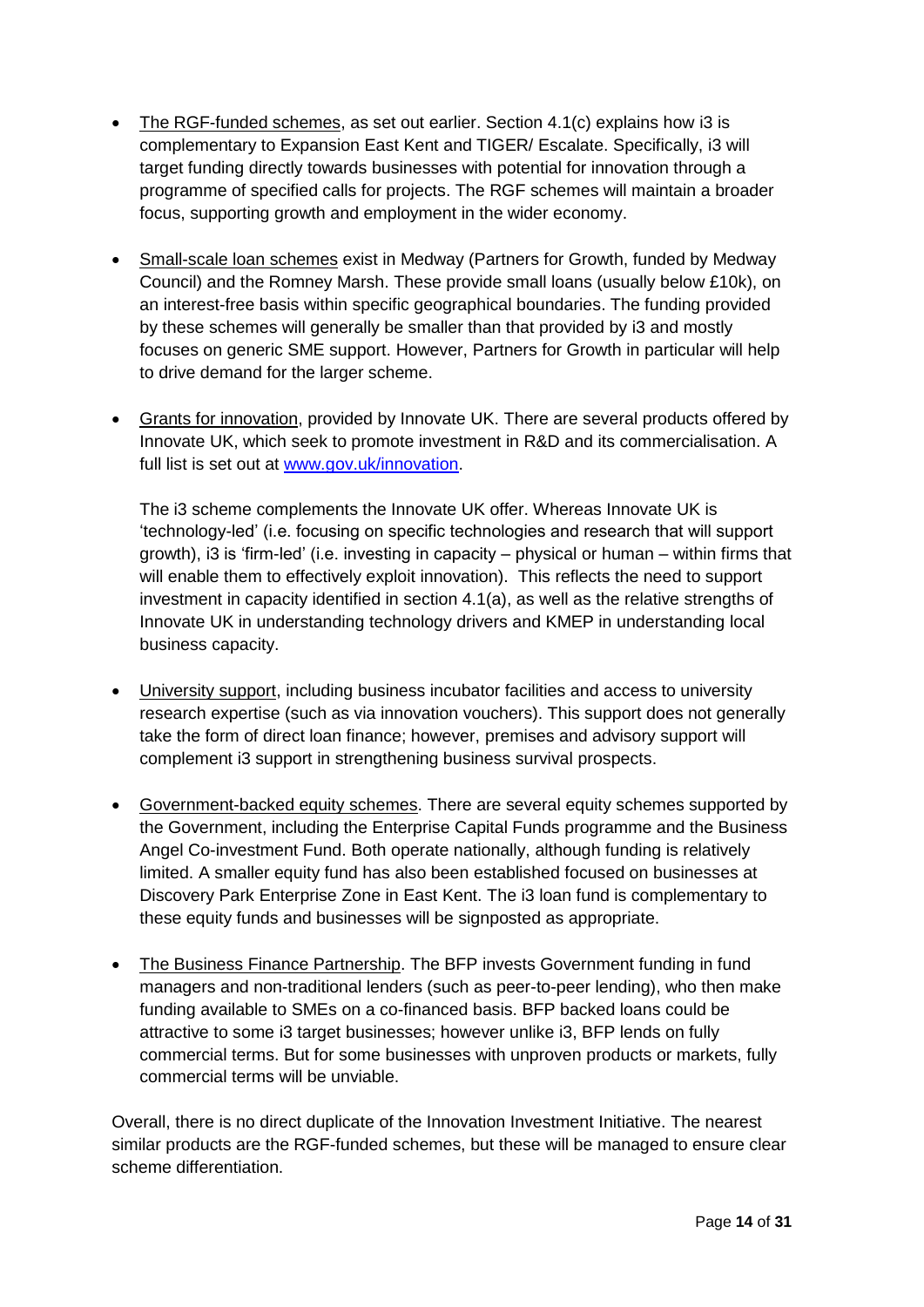# (b) LGF additionality

The Local Growth Fund will be enabling the delivery of a new fund to support innovative businesses. This is additional to the support currently provided through the RGF schemes and other Government-financed products, as outlined above.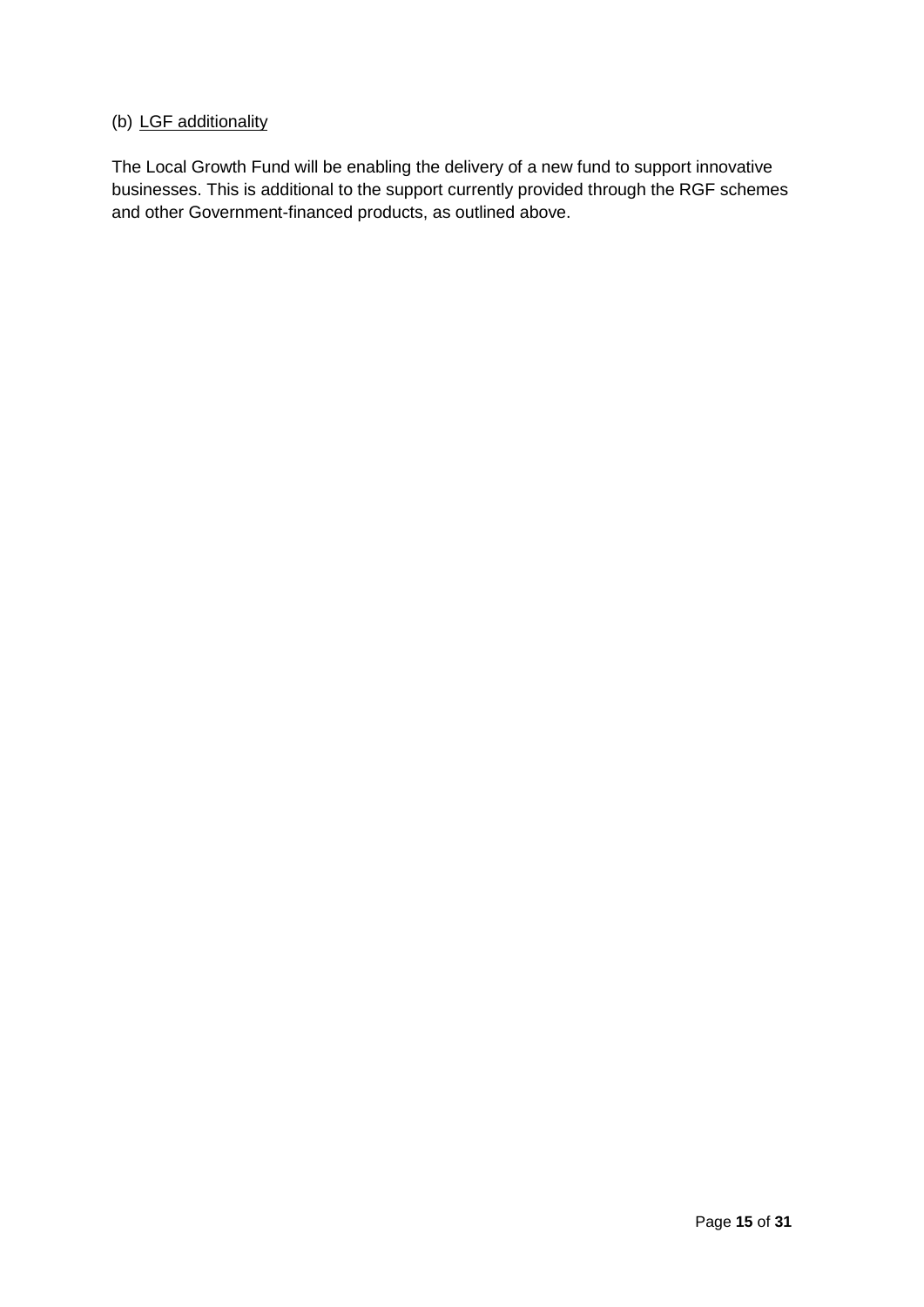# **5. Project schedule and outputs**

### **5.1. Project schedule**

### (a) Assumptions

The Innovation Investment Initiative will be managed through a series of regular, open competitions. These competitions will set the criteria against which businesses can come forward with eligible proposals for loan funding and will be time-limited.

At this stage, the project schedule and deliverables have been set on the assumption that the Local Growth Fund is the only source of capital for the Fund, and that the Fund has £1 million per year (plus any repaid loans). However, additional funds may be sought from other sources.

Competition dates assume that funding is available. However, should very strong applications come forward, the Investment Advisory Board may decide to make funds available in an earlier round and reduce availability later.

No recruitment processes are required as management staff are already in place.

| <b>Action</b>                                        | <b>Completion target</b>     |  |  |  |
|------------------------------------------------------|------------------------------|--|--|--|
| <b>Scheme setup</b>                                  |                              |  |  |  |
| Detailed scheme design developed                     | October 2015                 |  |  |  |
| Scheme approved by KMEP                              | November 2016                |  |  |  |
| <b>Investment Advisory Board recruitment process</b> | November 2015                |  |  |  |
| Investment Advisory Board approved (KMEP/KCC)        | December 2015                |  |  |  |
| Competition criteria determined                      | December 2015                |  |  |  |
| <b>Delivery</b>                                      |                              |  |  |  |
| Competition 1 launched                               | December 2015                |  |  |  |
| Competition 1 closes                                 | January 2016                 |  |  |  |
| Competition 1 funding decisions                      | February 2016                |  |  |  |
| Competition 2 launched                               | March 2016                   |  |  |  |
| <b>Competition 2 closes</b>                          | April 2016                   |  |  |  |
| Competition 2 funding decisions                      | <b>June 2016</b>             |  |  |  |
| Competition 3 launched                               | <b>July 2016</b>             |  |  |  |
| <b>Competition 3 closes</b>                          | August 2016                  |  |  |  |
| Competition 3 funding decisions                      | October 2016                 |  |  |  |
| Competition 4 launched                               | November 2016                |  |  |  |
| Competition 4 closes                                 | December 2016                |  |  |  |
| Competition 4 funding decisions                      | February 2017                |  |  |  |
| [then all future competitions on 6-month cycle]      |                              |  |  |  |
| <b>Review and evaluation</b>                         |                              |  |  |  |
| <b>Regular Scheme Review</b>                         | After each competition round |  |  |  |
| Mid-term evaluation                                  | 2017                         |  |  |  |
| <b>Final evaluation</b>                              | 2021                         |  |  |  |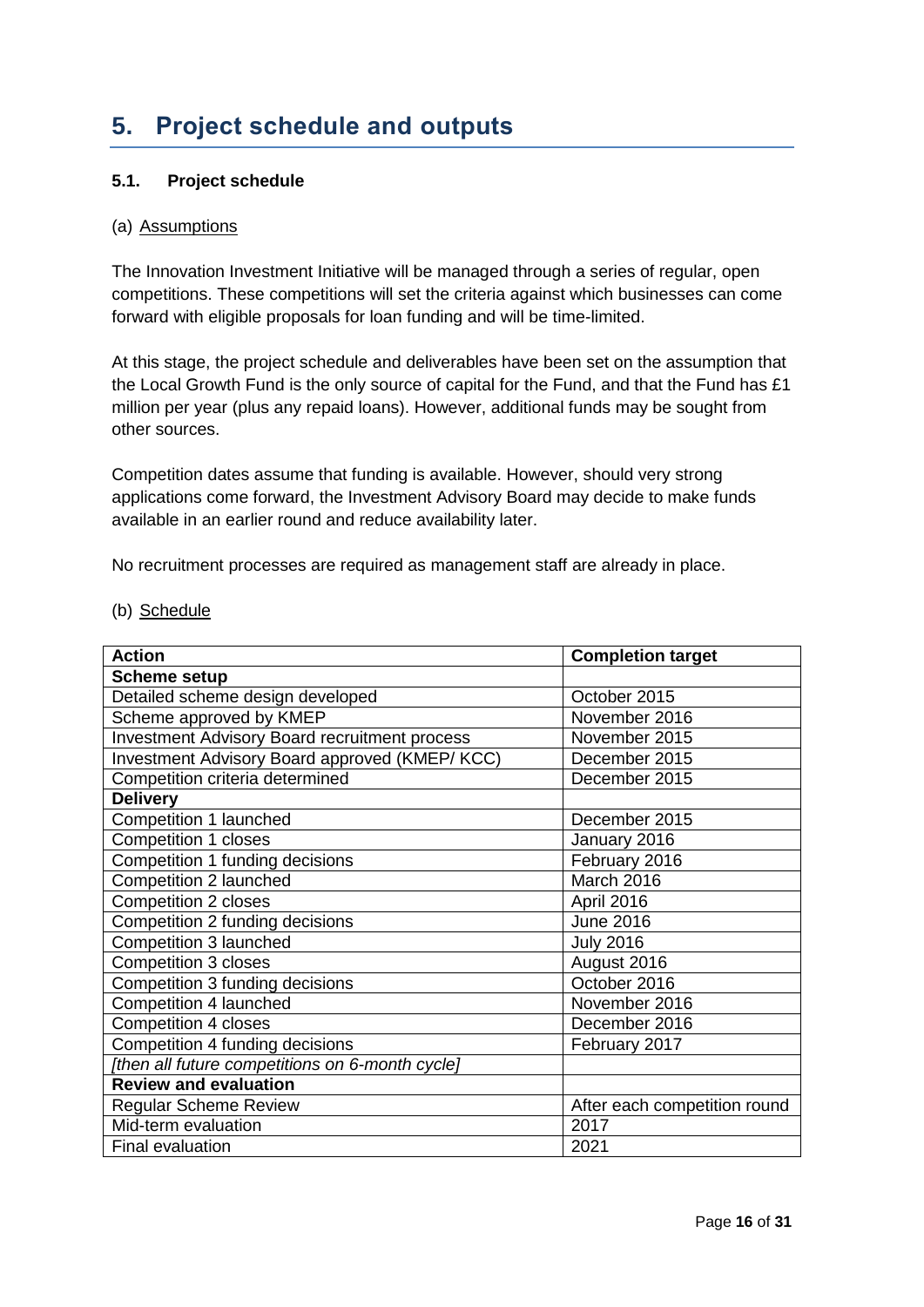# **5.2. Outputs**

| Output                                          | Target | Measured by                                                                                                             | Rationale                                                                                                                                                                                                                                         |
|-------------------------------------------------|--------|-------------------------------------------------------------------------------------------------------------------------|---------------------------------------------------------------------------------------------------------------------------------------------------------------------------------------------------------------------------------------------------|
| <b>Businesses</b><br>directly assisted          | 60     | Number of<br>businesses securing<br>i3 Ioan finance                                                                     | Assumed average loan value of £100k.<br>This is lower than the average loan<br>value across the RGF schemes, but in<br>line with Escalate, the most similar of<br>the RGF schemes to i3 in targeting<br>smaller, innovative businesses.           |
| <b>Businesses</b><br>surviving after 3<br>years | 54     | Number of<br>businesses directly<br>assisted still trading<br>independently or<br>acquired                              | Assumed failure rate of 10%. This is<br>higher than the actual failure rate for<br>the RGF schemes (currently 5% for<br>Expansion East Kent), but reflects the<br>higher risk profile of target businesses.                                       |
| Jobs created or<br>safeguarded                  | 450    | Number of FTE jobs<br>created or<br>safeguarded as a<br>result of i3 support<br>(assuming 1 FTE $=$<br>30 hours/ week+) | Assumed cost per job of £20,000. This<br>is considerably higher than the cost per<br>job achieved on the RGF schemes<br>(£8,920), but reflects the likely higher<br>value of jobs supported and the lower<br>labour intensity of likely activity. |
| Private leverage                                | £9m    | Private sector<br>funding to projects<br>supported by i3                                                                | Assumed i3 contribution of 50% of<br>project costs (both on the initial RGF<br>capital and recycled funds within the<br>period to 2021                                                                                                            |

It is also anticipated that i3 will contribute to increased business collaboration with the higher education sector (e.g. through the take-up of innovation vouchers) or with other businesses.

Outputs are set out linked with funding flows across the Scheme in Annex 3.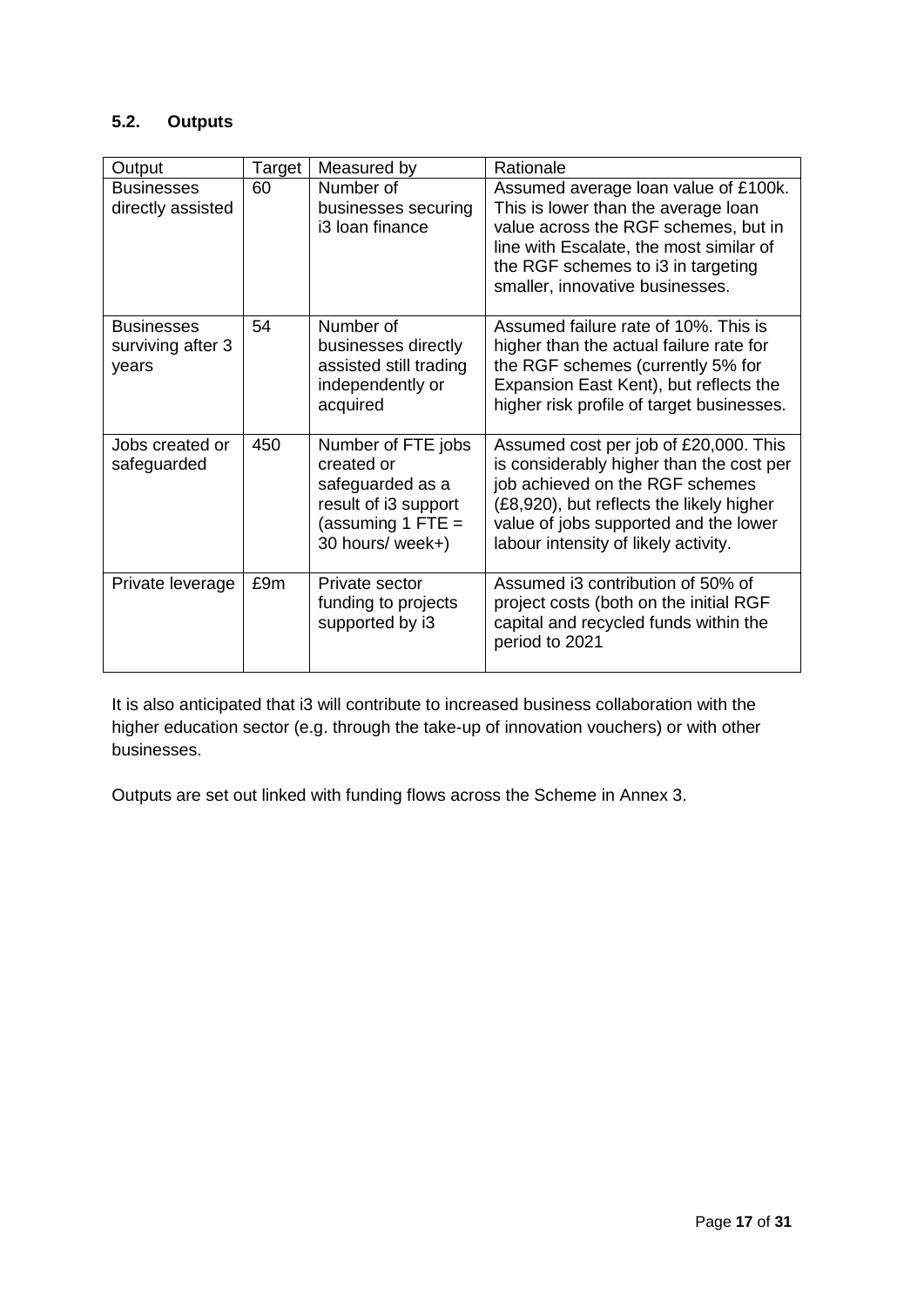# **6. Costs and funding**

### **6.1. The i3 Loan Fund**

### (a) Loan Fund initial capital

The i3 loan fund will be financed by LGF grant of £1 million per year. All LGF funds will go directly into the i3 loan fund to be disbursed to business.

### (b) Loan Fund repayments

All loan repayments will be reinvested in the fund. In order to estimate the level of funds that will be available, it has been assumed that:

- All loans are interest-free:
- Provision is made for bad debt at 10% of all loans. This is higher than the bad debt currently incurred on the Expansion East Kent and TIGER/ Escalate schemes, but reflects the higher risk associated with innovative businesses and products;
- All loans are repaid over five years, with repayments starting in the financial year following the commitment of the loan.

#### (c) Private sector leverage

All projects will be required to demonstrate private sector leverage to a ratio of at least 1:1. It is assumed that all i3 funds will therefore be matched pound for pound.

|                    | 15/16     | 16/17     | 17/18     | 18/19     | 19/20     | 20/21     |
|--------------------|-----------|-----------|-----------|-----------|-----------|-----------|
| i3 (initial funds) | 1,000,000 | 1,000,000 | 1,000,000 | 1,000,000 | 1,000,000 | 1,000,000 |
| i3 (repayments)    |           |           | 500,000   | 500,000   | 1,000,000 | 1,000,000 |
| i3 (total)         |           | 1,000,000 | 1,500,000 | ,500,000  | 2,000,000 | 2,000,000 |
| Private match      | 1,000,000 | 1,000,000 | 1,500,000 | ,500,000  | 2,000,000 | 2,000,000 |
| Total programme    |           |           |           |           |           |           |
| value              | 2,000,000 | 2,000,000 | 2,500,000 | 2,500,000 | 3,000,000 | 3,000,000 |

Based on the above assumptions, total Fund availability is estimated as:

This is set out in greater detail in the spreadsheets in Annex 3.

# **6.2. Management costs**

The i3 scheme will be managed alongside the existing RGF programmes and will be funded in the same way, through:

- Initial administration charges of 3% of loan value; and
- Local authority contributions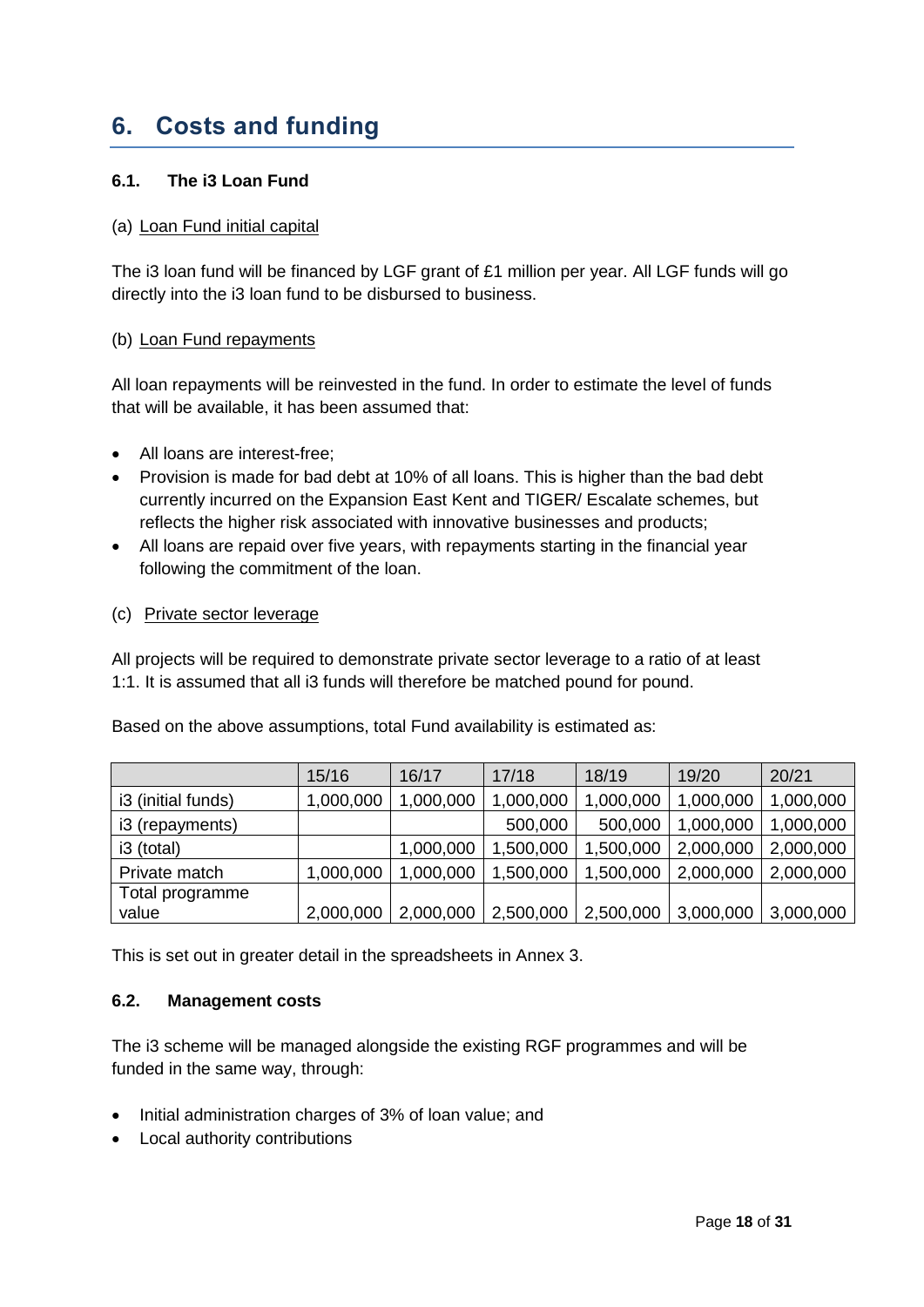Work is currently underway to identify savings in overall management costs; however, the following table illustrates management costs and funding:

| <b>Annual operating costs</b> |        |         |         |         |         |         |
|-------------------------------|--------|---------|---------|---------|---------|---------|
|                               | 15/16  | 16/17   | 17/18   | 18/19   | 19/20   | 20/21   |
|                               | 49,913 | 102,192 | 111,808 | 104,808 | 104,808 | 101,808 |
| <b>Financed by</b>            |        |         |         |         |         |         |
| Arrangement fees              | 30,000 | 30,000  | 45,000  | 45,000  | 60,000  | 60,000  |
| Local authority               |        |         |         |         |         |         |
| contribution                  | 19,313 | 72,192  | 66,808  | 59,808  | 44,808  | 41,808  |

# **6.3. Benefit-cost analysis**

A benefit-cost analysis of the Scheme has been carried out, based on a central scenario reflecting the estimates set out in this document and an adjusted (pessimistic) scenario. Both scenarios consider the benefits and costs of the Scheme over a 15 year period to 2029/30, taking into account funds recycled during this time.

The full BCA is set out in the spreadsheet in Annex 3. In summary:

| <b>Central case</b>                                   |                                    | <b>Adjusted case</b>                                  |                                   |
|-------------------------------------------------------|------------------------------------|-------------------------------------------------------|-----------------------------------|
| Assumptions:                                          |                                    | Assumptions:                                          |                                   |
| Cost per job                                          | £20k                               | Cost per job                                          | £25k                              |
| <b>Failure rate</b>                                   | 10%                                | Failure rate                                          | <b>20%</b>                        |
| Deadweight                                            | <b>20%</b>                         | Deadweight                                            | 40%                               |
| Displacement                                          | 15%                                | Displacement                                          | 30%                               |
| Indirect effects multiplier                           | 1.3                                | Indirect effects<br>multiplier                        | 1.1                               |
| Arrangement fees                                      | 3% of loan<br>value                | Arrangement fees                                      | Reduced by 50%                    |
| Inflation                                             | 2%                                 | Inflation                                             | 3%                                |
| Outcomes                                              |                                    | Outcomes                                              |                                   |
| Discounted benefits<br>Discounted costs<br><u>BCR</u> | £78,412,312<br>£6,273,297<br>12.50 | Discounted benefits<br>Discounted costs<br><u>BCR</u> | £10,454,476<br>£6,273,297<br>1.67 |

The BCR for the adjusted case is substantially lower than for the central case. However, allowing for 'worst-case' scenarios in cost per job, business failure rates and additionality, the project remains value for money on the adjusted case.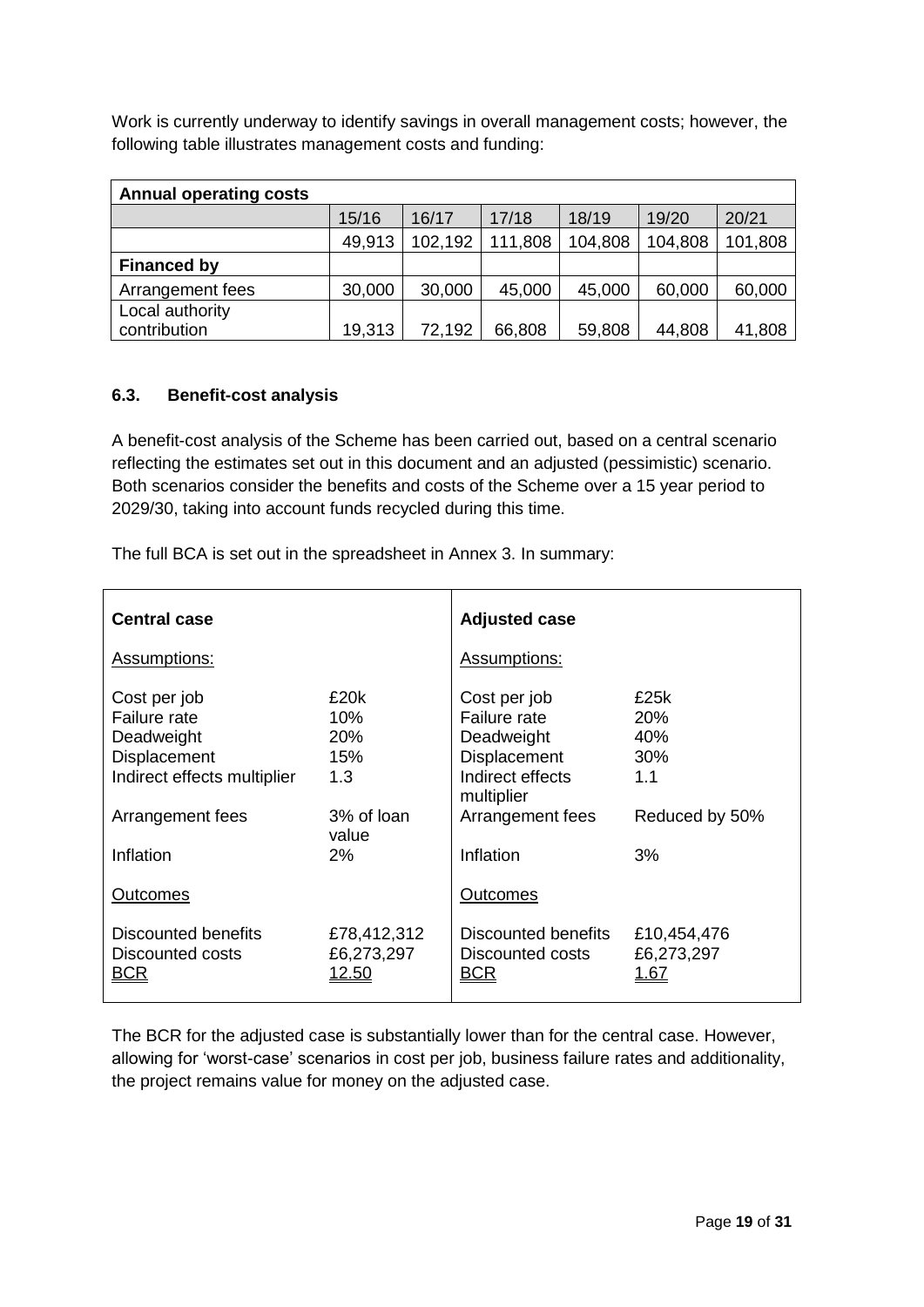# **7. Governance and project management**

# **7.1. Project management and delivery structures**

### (d) Governance

The accountable body for this project will be Kent County Council (KCC). All loan agreements and contracts arising from the project will be issued by KCC.

If this project is approved, KCC will take a Cabinet Member Decision to establish an Innovation Investment Initiative and to create a mechanism to make loan finance available to business, consistent with any provisions set out by Government as the funding provider or by Essex County Council as the accountable body for the Local Growth Fund.

The mechanism to make i3 funding available to business will involve:

- Consultation with Kent and Medway Economic Partnership on the design of the scheme (as well as regular reporting to KMEP Board on scheme performance); and
- The establishment of an Investment Advisory Board (IAB). The IAB will consider competition specifications and all applications for funding following appraisal and will make recommendations to KCC. The IAB will be made up of 6-8 representatives from the public sector and from industry.

### (e) Delivery strategy overview

As the accountable body for the project, KCC will employ the Management Team. The Management Team will be the existing management resource employed to deliver the Expansion East Kent and TIGER/ Escalate schemes – so there will be no additional management cost to the public sector as a result of i3. The i3 scheme will also use the CRM, application and monitoring arrangements that we already have in place.

KCC will contract with an external organisation to provide appraisal support. KCC will also contract additional business support to beneficiary businesses and prospective applicants, via separate Growth Hub revenue funding.

### (f) Project management

Overall management of i3 will be carried out by the Regional Growth Fund Manager, reporting to the Head of Economic Development and Business Engagement within KCC.

Day-to-day management of the Fund will be carried out by one of two Programme Managers currently reporting to the RGF Manager. The team also includes contracts and monitoring and administrative support.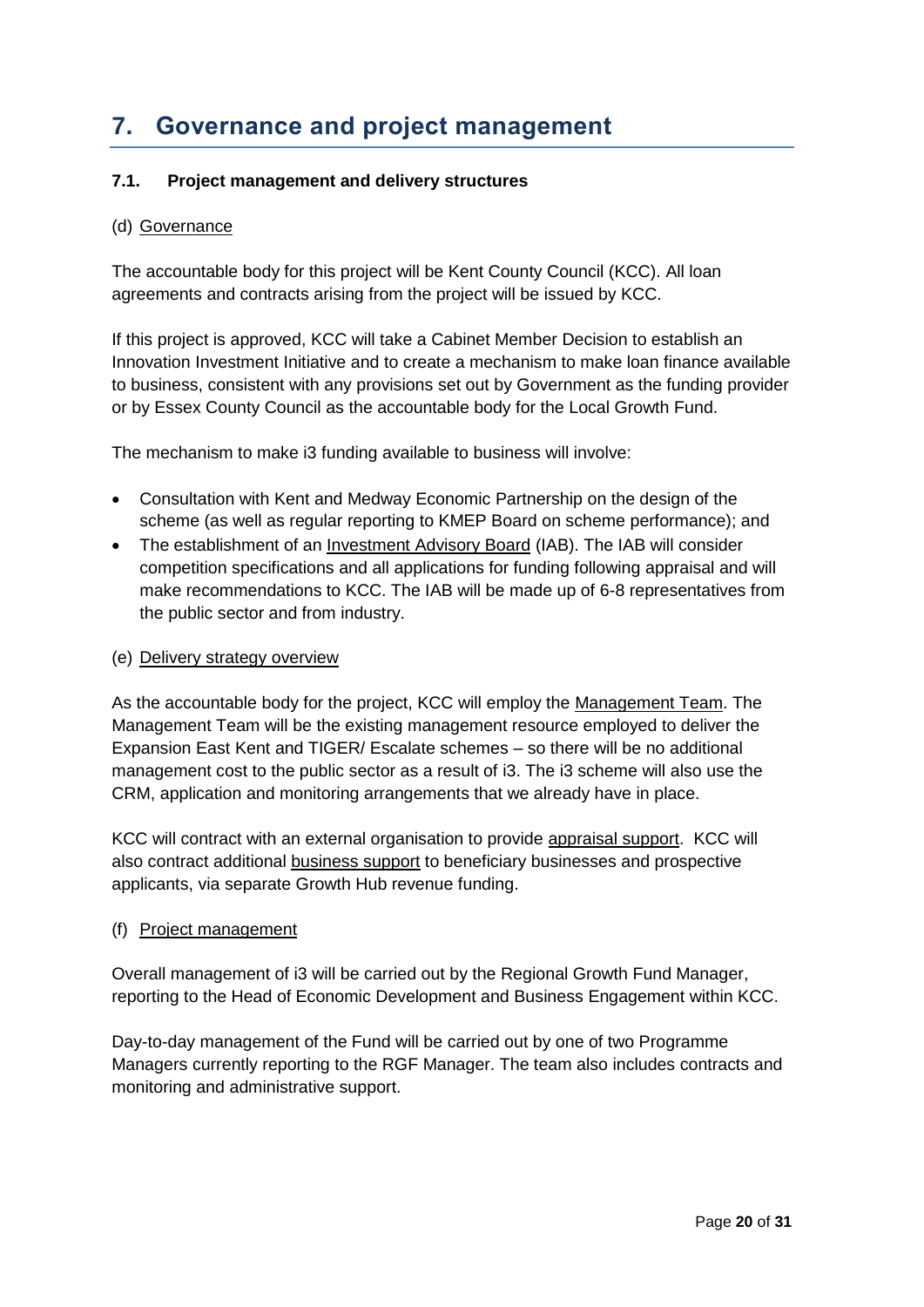### (g) Decision-making process and criteria

The Investment Advisory Board will be responsible for recommending to Kent County Council whether or not an application for i3 funding should be approved, and any conditions that should be applied.

At its first meeting, the IAB will consider a draft Delivery Plan, which will set out criteria for funding and the objectives of each competitive funding round. The Delivery Plan will be updated every six months in advance of each round. It is anticipated that criteria for loan approval will include:

### *Eligibility criteria*

To be eligible, businesses must:

- Be considered small or medium enterprises (i.e. employ fewer than 250 people, or have an annual turnover not exceeding €50 million or a balance sheet not exceeding €43 million);
- Spend the full value of the i3 loan on a project taking place within Kent or Medway;
- Secure at least 50% of the costs of the project in cash from private sector sources before the loan agreement is concluded;
- Be able to demonstrate that funding cannot be secured from private sector sources
- Not be engaged in a restricted sector according to the state aid regulations (including primary agricultural production).

Projects must:

- Demonstrate how they will lead to the development or commercialisation of a new product or service, or how they will deliver a process innovation that will yield higher productivity;
- Demonstrably lead to business growth and/ or sustainable job creation;
- Demonstrate how they contribute to sustainable growth and the development of a low carbon economy;
- Meet the sectoral or technology criteria associated with the specific competition round.

# *Eligible expenditure*

i3 loan funding may be used for:

- Commercial premises: costs of deposit, moving and improvement of premises, including construction and improvement works (although not premises or land purchase)
- Plant and machinery: costs of re-tooling and installation of machinery and hardware and training required to operate it
- Intangible assets: including costs of purchasing patents, IT, software and licences
- Consultancy costs (e.g. marketing, business planning)
- Wage costs of new employees
- Gap funding: funding required to cover gaps in working capital where commercial funding sources (e.g. overdrafts and invoice finance) cannot provide the full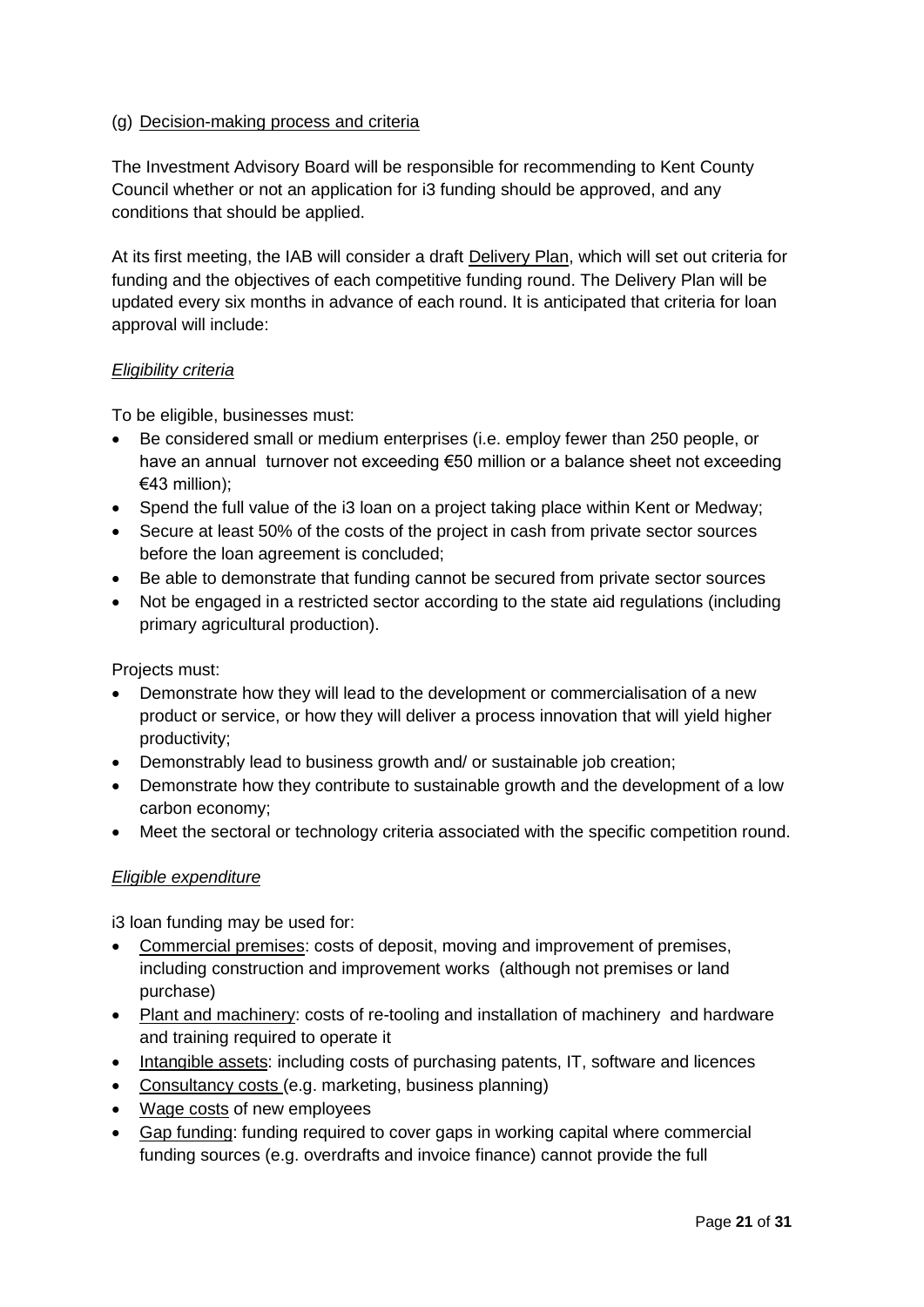requirement. In such cases, the business will need to demonstrate why there is a funding gap, and that all other sources have been explored.

i3 loan funding may not be used for working capital (other than within the definition of gap funding above), the acquisition of real estate or the acquisition of motor vehicles.

The state aid basis for the Fund is set out in Section 8.1.

#### **The competitions process**

Applications to the Innovation Investment Initiative will be sought through a series of competitions. It is envisaged that these will focus primarily on specific technologies and applications related to key areas of growth within the local economy (for example agritech or life sciences). However, recognising that innovation occurs in all sectors and often in areas that policymakers are unable to predict, competitions will also be open to wider applications.

### *Appraisal criteria*

All applications for i3 funding will be appraised before they are considered by the Investment Advisory Board. Appraisal will generally be undertaken by independent advisors, using relevant industry expertise where appropriate. Criteria for appraisal will include:

- The viability of the applicant's business plan and their ability to generate sustainable growth;
- The likelihood of the project driving product or process innovation that will support the innovative capacity of the business;
- Jobs created or safeguarded as a result of the project;
- The contribution of the project to wider economic growth (through for example supply chain impacts or wider productivity gains); and
- Private sector leverage

### *Approval*

Appraised projects will be considered by the Investment Advisory Board, which shall decide whether or not to recommend approval. Kent County Council as the accountable body will then formally make final investment decisions.

### *Post-approval decisions*

Following KCC's Cabinet Member decision described in 5.2(a), authority will be delegated to the Director of Economic Development to enter into loan agreements with beneficiaries and to authorise expenditure.

The Director of Economic Development will also have the authority to stop payments or claw funds back in the event of a failure of a project to deliver, or in the event of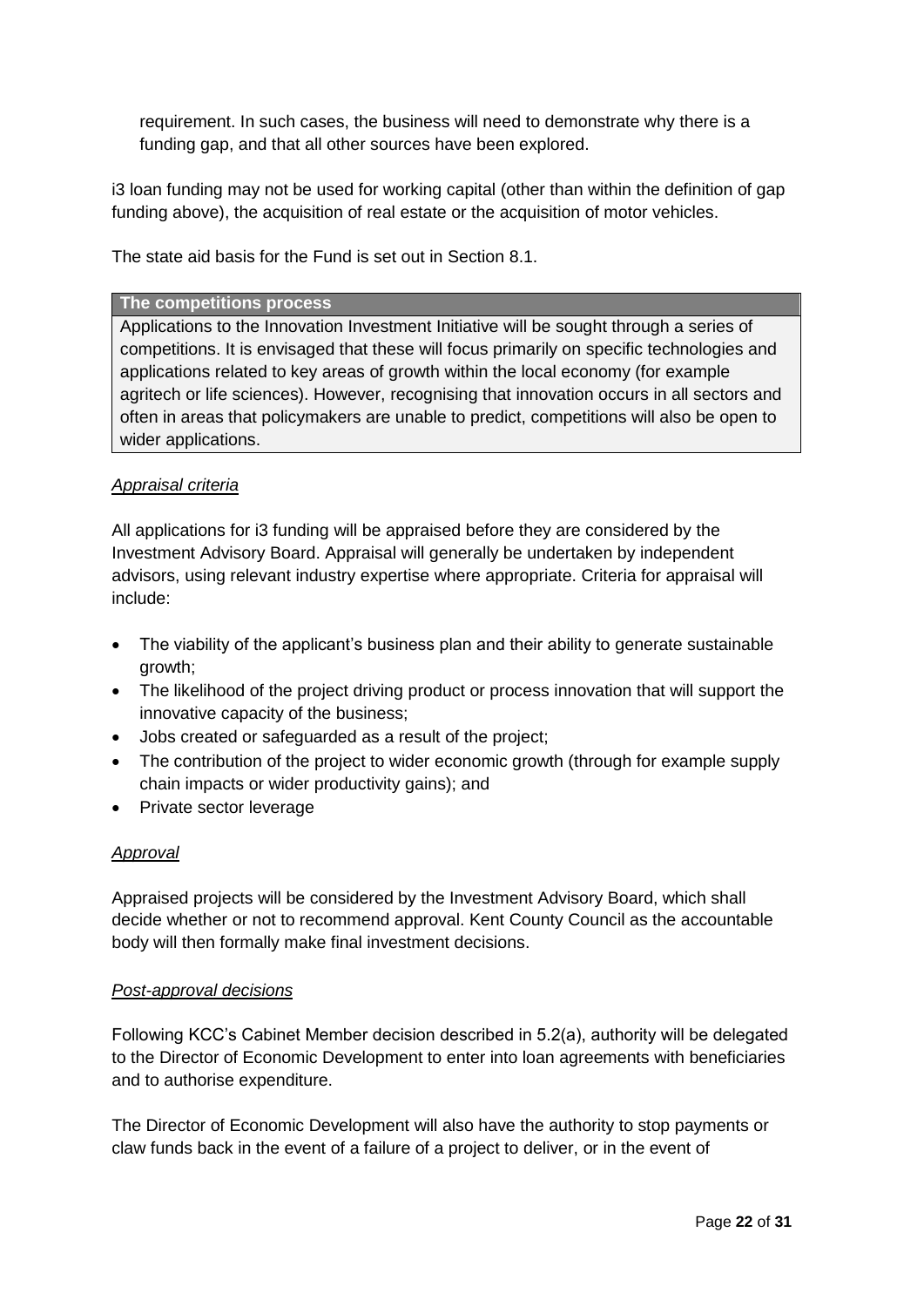irregularities in the original application. However, the Programme Management and team will work to ensure that any performance issues are resolved in good time.

# (h) Customer journey

The following paragraphs describe how i3 will work from the perspective of beneficiary businesses.

According to the timetable in Section 5.1(b), applications will be invited via time-bound competitions. A prospectus for each competition will be published when the competition is launched.

Following the launch of the competition, applicant businesses will complete the following steps

- Step 1: Businesses considering applying to i3 will complete a 'pre-application' form on the Kent County Council website (www.kent.gov.uk/business). This will be open for a defined period (usually 4-6 weeks) and will allow the programme team to check for basic eligibility using the eligibility criteria set out in Section 7.1(d) above.
- Step 2: If the business is eligible, it will be sent the full application form and advised of appropriate sources of advice. The business will have a fixed period in which to submit its application.
- Step 3: The business submits its i3 application to Kent County Council. Once checked for completeness, the application will be appraised and considered by the Investment Advisory Board.
- Step 4: If the application is approved, a loan agreement will be entered into between the business and Kent County Council, subject to the resolution of any conditions advised by the IAB or by KCC. When the loan agreement is concluded, an arrangement fee will be charged by KCC to cover management and administration costs (see Section 6).
- Step 5: The business will draw down loan funding in accordance with the profile set out in the loan agreement. Conventionally, this will be linked with funding need.
- Step 6: Loan repayments will be made in accordance with the profile set out in the loan agreement. Once the first loan payment has been drawn down, businesses will be monitored by the Management Team for up to three years from the final repayment date.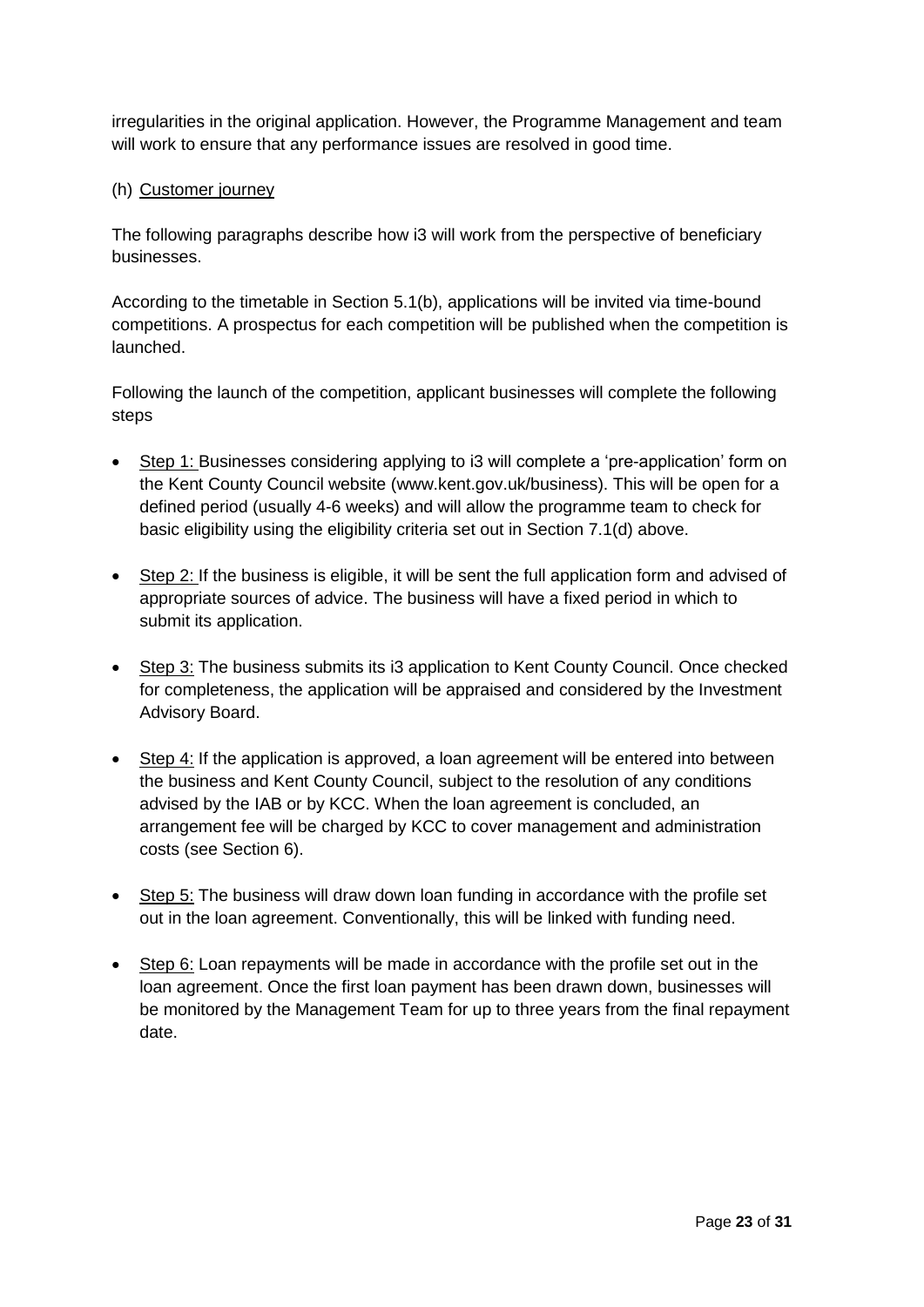# **7.2. Monitoring, reporting and control**

# (a) Control

The Programme Manager will have overall responsibility for the successful delivery of the project, ensuring that it links to other relevant programmes and reporting to the Director of Economic Development. The Programme Manager will ensure that project is managed in line with the Funding Agreement taking into consideration the views of the Investment Advisory Board.

### (b) Monitoring state aid

State aid will be monitored on the KCC's Customer Relations Management (CRM) system and will be collected once a business registers with the project. Before support is provided, the Management Team will ensure that the business and the project are compliant with state aid rules.

### (c) Monitoring finance

The Management Team will be responsible for collating and retaining all documentation relating to finance including grant applications, grant agreements, invoices and timesheets.

### (d) Verification and audits

The Management Team will coordinate all monitoring or audit visits. Any issues/irregularities raised at these visits will be managed by the Management Team and logged on the Project Issues log. Any issues which cannot be resolved will be raised to the Programme Manager and the IAB as applicable.

### (e) Record keeping

The Management Team will maintain all project records including all LGF related documentation, correspondence from/to DCLG, quarterly claims, evidence of businesses assisted, etc. All documents will be retained until 3 years after the closure of the programme.

### (f) Project monitoring

The Monitoring and Contracts Officer will monitor progress against outputs and targets monthly, reporting to the Programme Manager. Any issues/barriers will be raised to the Programme Manager or the IAB.

### (g) Claims

Claims will be made quarterly in advance, and will be accompanied by monitoring returns as required by Government or the LEP Accountable Body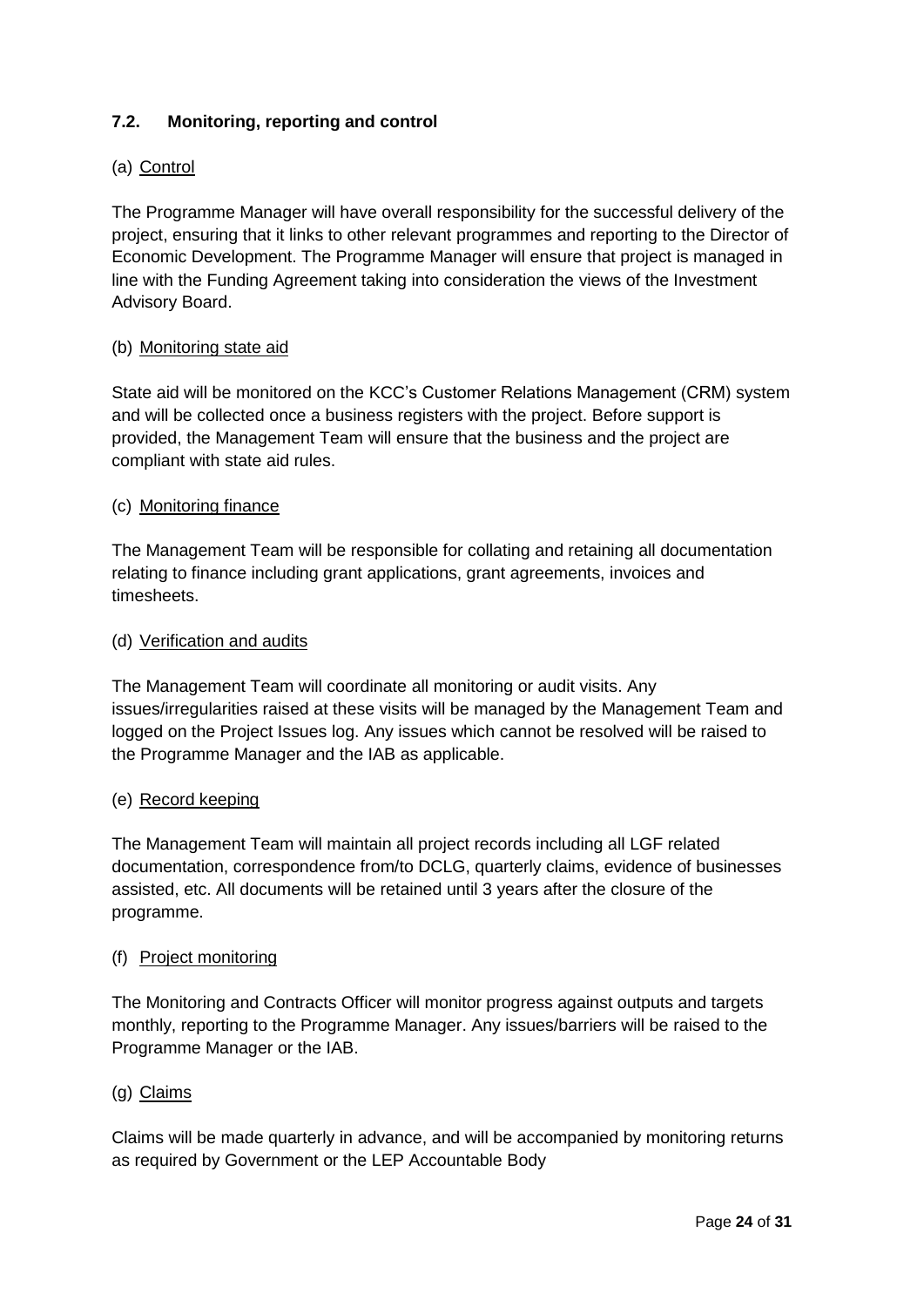# **7.3. Risk assessment**

A risk assessment is set out in Annex 1.

# **7.4. Evaluation**

A mid-project and end-project evaluation will be carried out.

The mid-project evaluation will take place in July 2017, and the end-project evaluation will take place in 2020.

The evaluation will consider:

- Impacts on business performance (including productivity and product development);
- Employment impacts and benefits of the project (including direct jobs created and safeguarded);
- Environmental impacts and benefits (including resource efficiency);
- Distributional effects (including the geographical distribution of benefit across Kent and Medway and equalities impacts);
- Achievement of actual against anticipated outputs;
- Integration with other loan, grant and business support programmes available in Kent and Medway;
- Risk management;
- Lessons learned from i3 and how they can inform future projects.

The evaluation will also seek to measure:

- The extent to which the scheme supports the commercialisation of innovation, including R&D spend and new capital and revenue investment by the firm;
- Productivity gain, evidenced through sales increases and cost savings;
- Indirect employment effects, for example through benefits to suppliers.

Kent County Council has recently entered an agreement with the University of Essex's Big Data Centre, through which the University will offer support in developing a more consistent framework for project evaluation. It is envisaged that the University will be engaged in the ongoing evaluation of the i3 project, including at mid-project and endproject review stage.

# **7.5. Exit and legacy/sustainability**

### (a) Exit strategy at the beneficiary level

All i3 loan applications will be carefully appraised to ensure that all finance is used to cover the costs of specific projects which will deliver business growth, and is not used to support working capital. The viability of the applicant business and its ability to generate sustainable growth without further public support will be a key criterion in the appraisal process, and businesses will need to secure at least 50% of project costs through private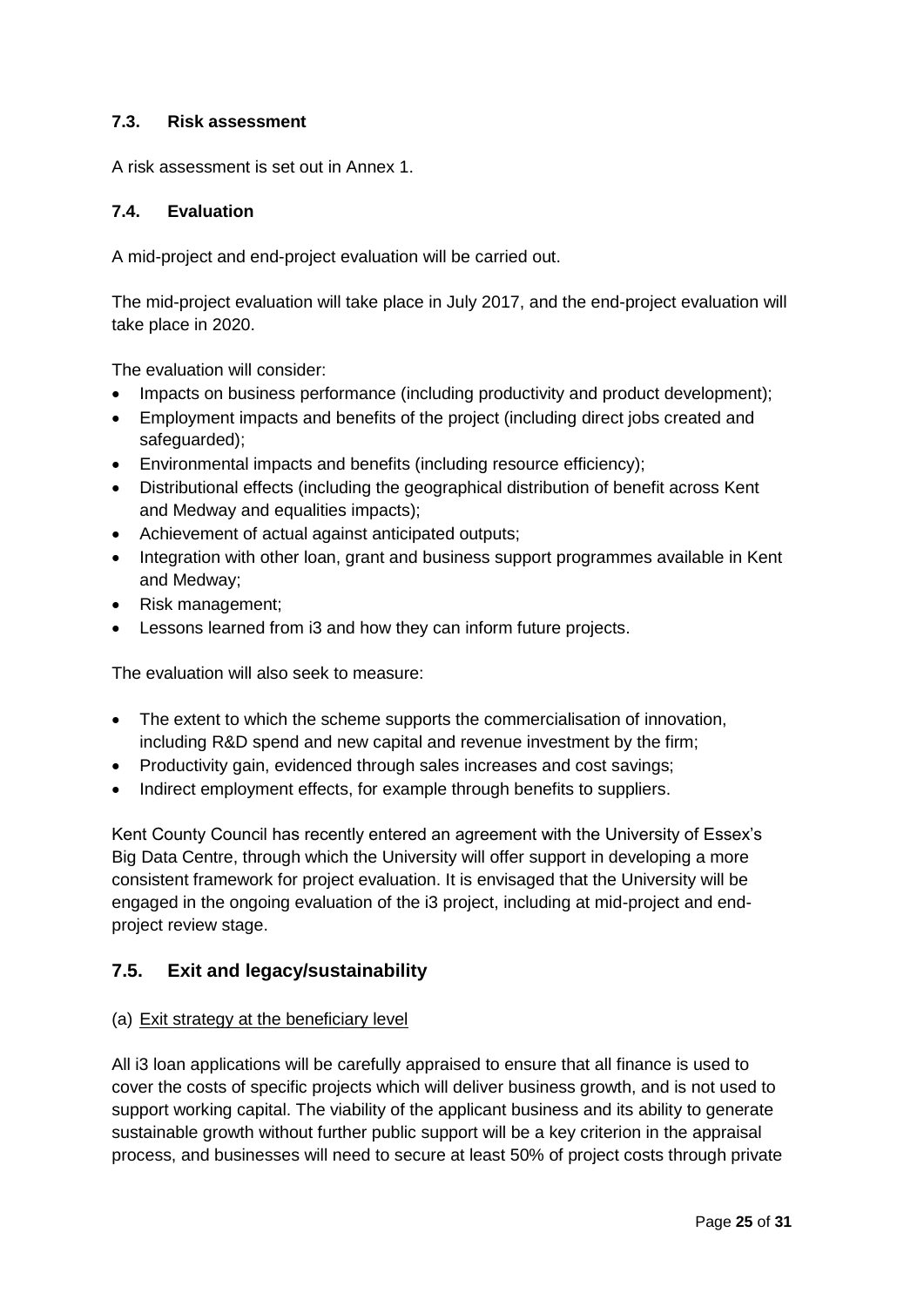sector sources. It is therefore intended that i3 will fund specific investments in innovative firms, rather than provide ongoing support.

# (b) Exit strategy at the fund level

As set out in Section 4.1, the difficulties experienced by smaller, innovative companies in accessing finance are well documented, and there is frequently a role for the public sector in making finance available on sub-market terms, recognising that the economic gains from innovation are greater than the private returns. There is therefore likely to be an ongoing requirement for public sector support for a scheme such as i3 beyond the end of the funding period in 2021. This ongoing demand will be partly met through the reinvestment of repaid loans (although the balance of the fund will diminish over time unless interest payments are introduced) and partly through other funding sources, in particular ERDF.

However, while there is likely to be a requirement for public sector assistance, the midterm and final evaluations will inform whether or not this requirement should continue to be met through i3, taking into account other products supported by Government.

# (c) Assets

It is not intended that there will be any assets acquired by Kent County Council with LGF funding for this project. However, KCC will take security against assets where appropriate when entering into loan agreements. Where KCC disposes of assets acquired as a result of the bankruptcy of a beneficiary business, receipts will be returned to the i3 loan fund, minus costs.

# (d) Monitoring and reporting

Monitoring and reporting requirements beyond 2021 will be covered by Kent County Council.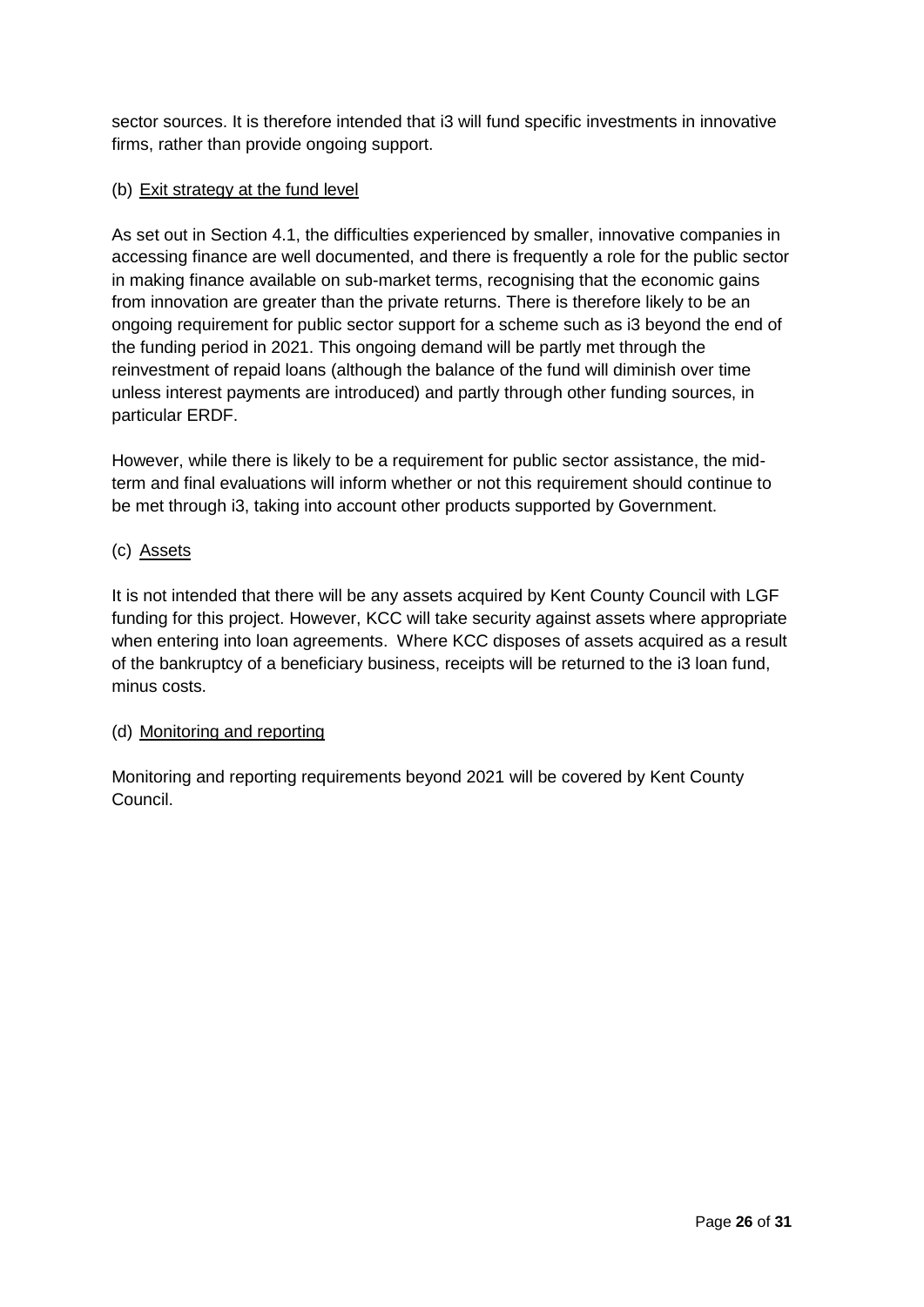# **8. Compliance**

### **8.1. State aid**

The Innovation Investment Initiative will offer state aid. This is because loan funding will be offered interest-free – so the interest forgone is essentially grant. The grant equivalent will be calculated according to the EU reference rate and will be made available as one of the following forms of legal state aid:

### (a) Aid provided through the General Block Exemption Regulation

In most circumstances, aid will be provided through the GBER, through the following exemptions:

- a) Investment Aid to SMEs (Art. 17 of Commission Regulation (EU) 651/2014). This provides that aid of up to 20% of project cost may be provided to small enterprises for the purpose of investment in tangible or intangible assets. We anticipate that the majority of loan funding will be offered as Investment Aid to SMEs, and that all funding for the acquisition of plant and machinery will be offered under this measure;
- b) Innovation Aid for SMEs (Art. 28 of Commission Regulation (EU) 651/2014). This provides that aid of up to 50% of project costs may be provided for the purpose of obtaining, validating and defending patents, other intangible assets, costs of secondments of highly qualified personnel and advisory and support services;
- c) Aid for Start-ups (Art. 22 of Commission Regulation (EU) 651/2014). This provides that aid of up to €800k may be provided to small innovative enterprises less than five years old.

### (b) Aid provided under the *de minimis* rule

Where it is not possible to offer assistance via the GBER, support may be offered under the *de minimis* rule. This provides that businesses in non-restricted sectors may obtain up to €200,000 in *de minimis* aid in any three year period.

Applicant businesses will need to demonstrate that they are compliant with the *de minimis* rule. This includes demonstrating that they have not previously received *de minimis* aid (or other forms of aid which cumulate with *de minimis* aid within the state aid rules) to the extent that they would exceed the *de minimis* ceiling as a result of i3 support. A standard notification will be used to inform businesses that they are obtaining state aid under the *de minimis* rule.

### **3.1. Procurement**

KCC has a full procurement policy and will follow this, unless the Government requires more as a condition of grant. A full copy of KCC's procurement policy can be found at: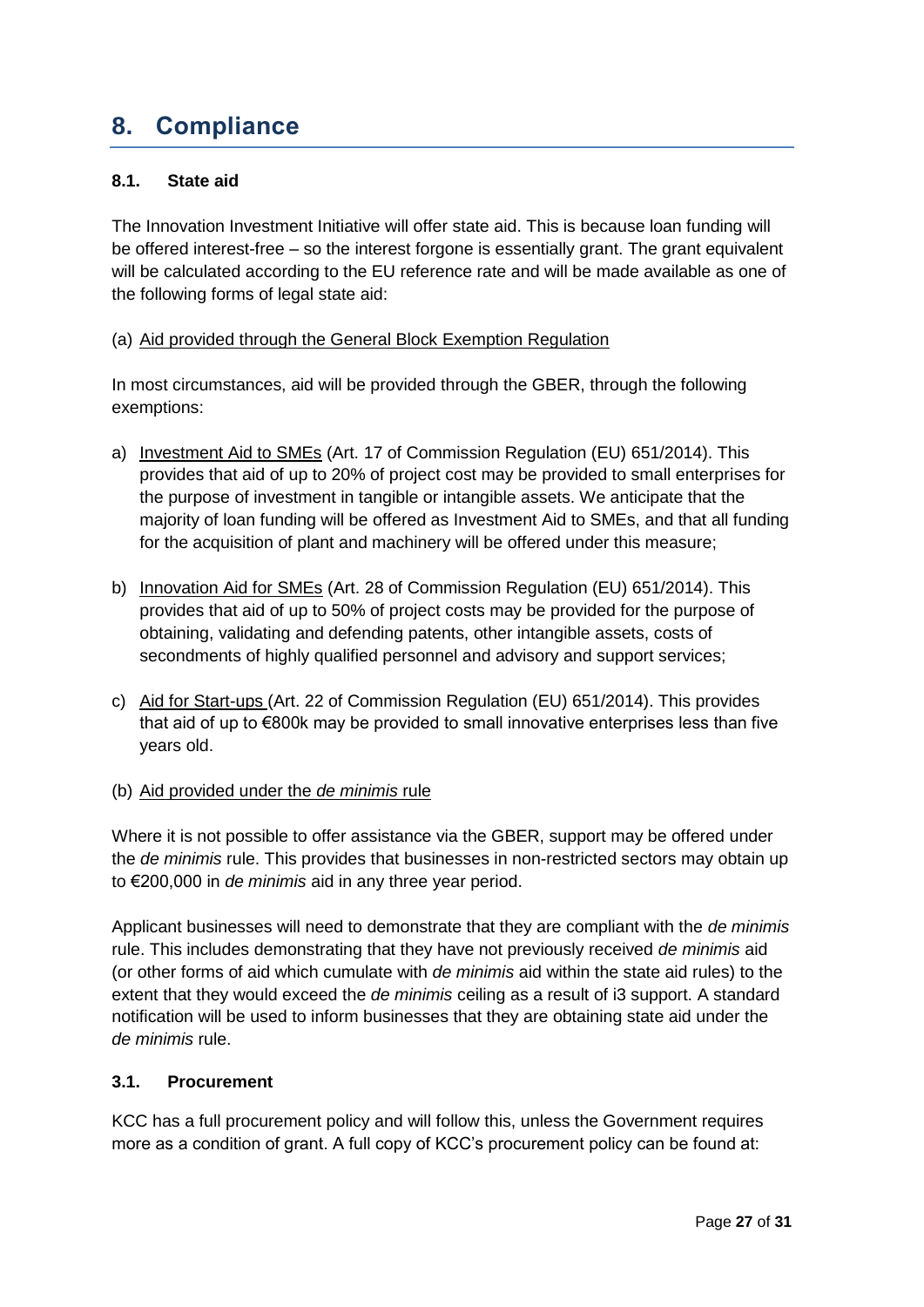# [https://shareweb.kent.gov.uk/Documents/business/procurement/spending-councils](https://shareweb.kent.gov.uk/Documents/business/procurement/spending-councils-money.pdf)[money.pdf](https://shareweb.kent.gov.uk/Documents/business/procurement/spending-councils-money.pdf)

The main item for procurement will be project appraisal support. It is envisaged that this will be competitively tendered together with support for Expansion East Kent and TIGER/ Escalate when these are due to be retendered in 2015. No expenditure has already been procured.

# **3.2. Publicity**

A Publicity and Communications Plan will be produced during the set-up phase. This will determine the initial marketing materials to be used and a programme of events and workshops to promote i3.

It is anticipated that business intermediary organisations, such as Chambers of Commerce, local business forums, the Federation of Small Businesses and private sector advisors (such as accountants, banks and financial advisors) will be important channels of communication about i3, as will the other local authorities in Kent and Medway. KCC already has good networks with these bodies, associated with our current management of the Regional Growth Fund product range.

KCC's business-facing website at [www.kent.gov.uk/business](http://www.kent.gov.uk/business) will be used as the gateway to i3 support. However, the Kent and Medway Growth Hub website will also contain information about i3 (and other sources of funding and support), and Growth Hub advisors will be fully informed about the Scheme's availability and criteria.

In all publicity, Government support will be fully acknowledged, consistent with any publicity requirements.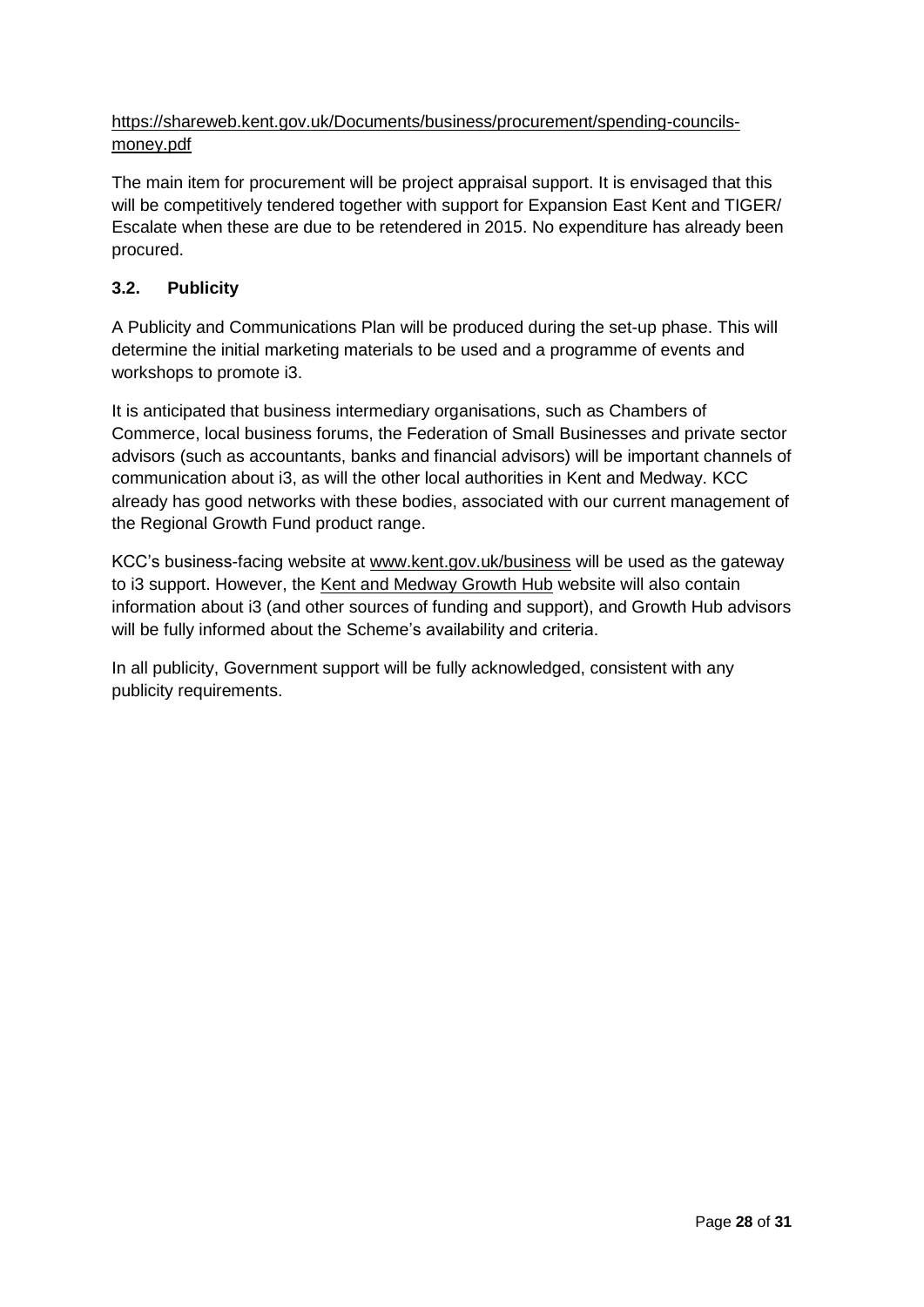# **Annex 1: Risk assessment**

| <b>Risk</b>                                                           | Inherent risk (1-5) |                |                    |                                                                                                                                                                                                 | Residual risk (1-5) |                |                    |
|-----------------------------------------------------------------------|---------------------|----------------|--------------------|-------------------------------------------------------------------------------------------------------------------------------------------------------------------------------------------------|---------------------|----------------|--------------------|
|                                                                       | Probability         | Impact         | Rating<br>$(P^*R)$ | Mitigation                                                                                                                                                                                      | Probability         | Impact         | Rating<br>$(P^*R)$ |
| Duplication of existing<br>schemes, leading to<br>confusion of market | 3                   | 4              | 12                 | Clear scheme criteria<br>$\bullet$<br>Management alongside<br>$\bullet$<br>RGF schemes to ensure<br>coordination/avoid<br>duplication                                                           | 1                   | $\overline{4}$ | 4                  |
| Poor marketing and<br>awareness leading to<br>weak demand             | 3                   | $\overline{2}$ | 6                  | Use of intermediary<br>$\bullet$<br>networks (Chamber of<br>Commerce, districts, etc)<br>Joint marketing alongside<br>$\bullet$<br><b>RGF</b> schemes<br>Strong existing marketing<br>$\bullet$ | 1                   | 1              | 1                  |
| Insufficient funding to<br>satisfy demand                             | $\overline{4}$      | 3              | 12                 | Clear scheme criteria and<br>$\bullet$<br>process for selecting<br>successful projects                                                                                                          | 3                   | $\overline{2}$ | 6                  |
| Poor quality<br>applications leading<br>to high rejection rate        | 3                   | 4              | 12                 | Clear published criteria<br>$\bullet$<br><b>Established support</b><br>$\bullet$<br>networks in place<br>supplemented with Growth<br>Hub                                                        | $\overline{2}$      | 3              | 6                  |
| Poor project selection<br>leading to failure to<br>achieve outputs    | $\overline{4}$      | 5              | 20                 | External appraisal<br>$\bullet$<br>Clear decision-making<br>$\bullet$<br>process via IAB<br>Effective project monitoring<br>٠                                                                   | $\overline{2}$      | $\overline{2}$ | 4                  |
| Failure to comply with<br>state aid rules                             | 2                   | 5              | 10                 | Clear scheme criteria linked<br>$\bullet$<br>with state aid rules<br>Consideration at appraisal,<br>$\bullet$                                                                                   | 1                   | 3              | 3                  |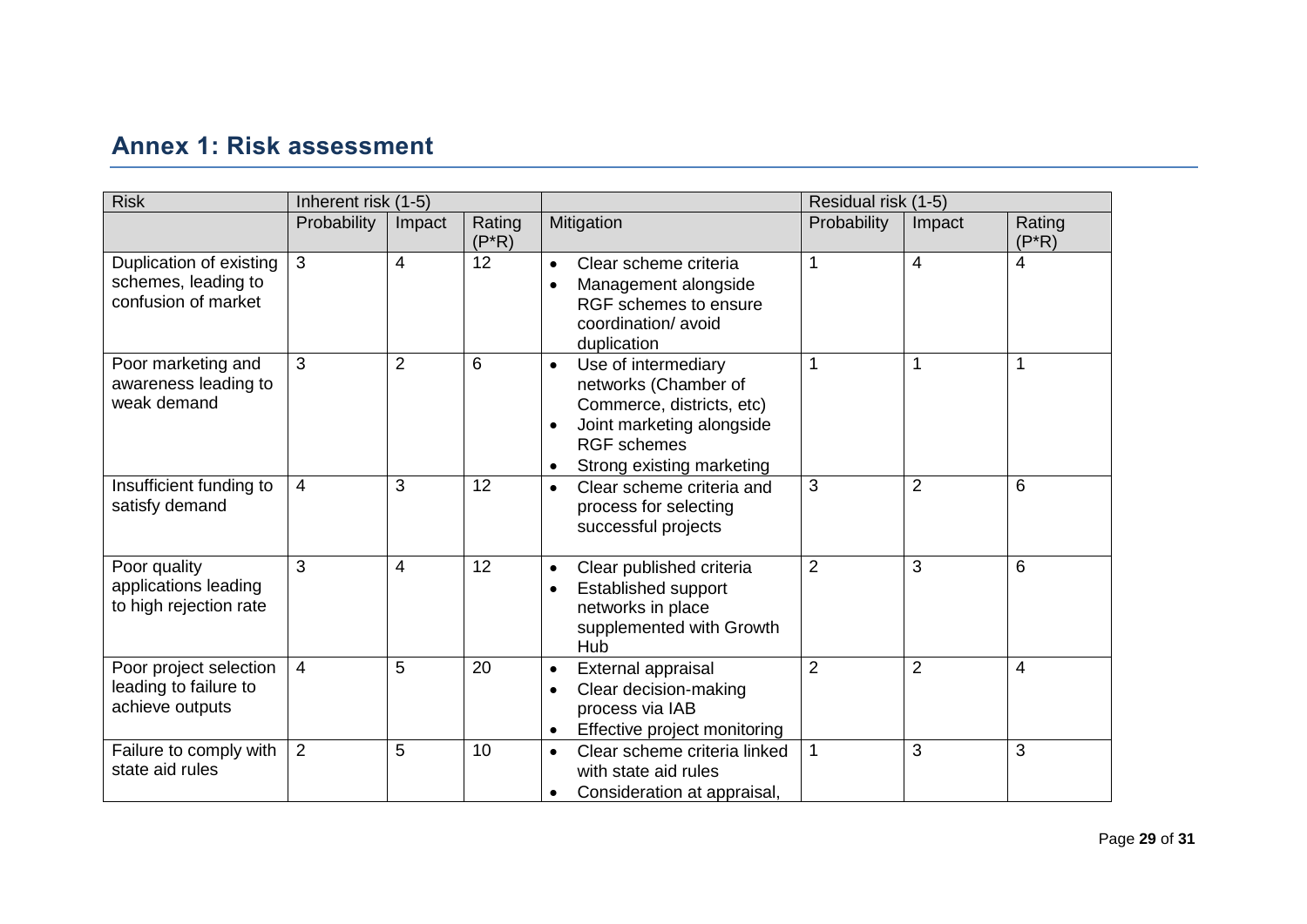| <b>Risk</b>                                                                                 | Inherent risk (1-5) |        |                    |                                                                                                                                                                                                                                                                                                                        | Residual risk (1-5) |                |                    |
|---------------------------------------------------------------------------------------------|---------------------|--------|--------------------|------------------------------------------------------------------------------------------------------------------------------------------------------------------------------------------------------------------------------------------------------------------------------------------------------------------------|---------------------|----------------|--------------------|
|                                                                                             | Probability         | Impact | Rating<br>$(P^*R)$ | Mitigation                                                                                                                                                                                                                                                                                                             | Probability         | Impact         | Rating<br>$(P^*R)$ |
|                                                                                             |                     |        |                    | contracting and claim<br>Effective project monitoring<br>$\bullet$                                                                                                                                                                                                                                                     |                     |                |                    |
| Failure to secure<br>private sector match                                                   | 2                   | 4      | 8                  | Match requirements linked<br>$\bullet$<br>to scheme criteria<br>Promotion to banks and<br>$\bullet$<br>intermediaries                                                                                                                                                                                                  | 1                   | 3              | 3                  |
| Lack of additionality<br>as businesses could<br>have secured funds<br>through other sources | $\overline{4}$      | 4      | 16                 | Evidence of additionality<br>$\bullet$<br>required as part of appraisal<br>process<br>Clear targeting in<br>$\bullet$<br>competitions                                                                                                                                                                                  | $\overline{2}$      | $\overline{4}$ | 8                  |
| Failure to achieve<br>anticipated outcomes                                                  | 3                   | 4      | 12                 | Effective monitoring<br>$\bullet$<br>Access to additional<br>$\bullet$<br>business support via<br>Growth Hub and existing<br>providers                                                                                                                                                                                 | $\overline{2}$      | 4              | 8                  |
| Bad debt                                                                                    | 4                   | 4      | 16                 | Robust appraisal processes<br>$\bullet$<br>Effective monitoring<br>$\bullet$<br>Flexible approach to<br>$\bullet$<br>rescheduling of debt/<br>payment holidays to<br>maximise potential for<br>business success<br>Security where appropriate<br>However, i3 by definition will be<br>supporting higher risk projects. | 3                   | 3              | 9                  |